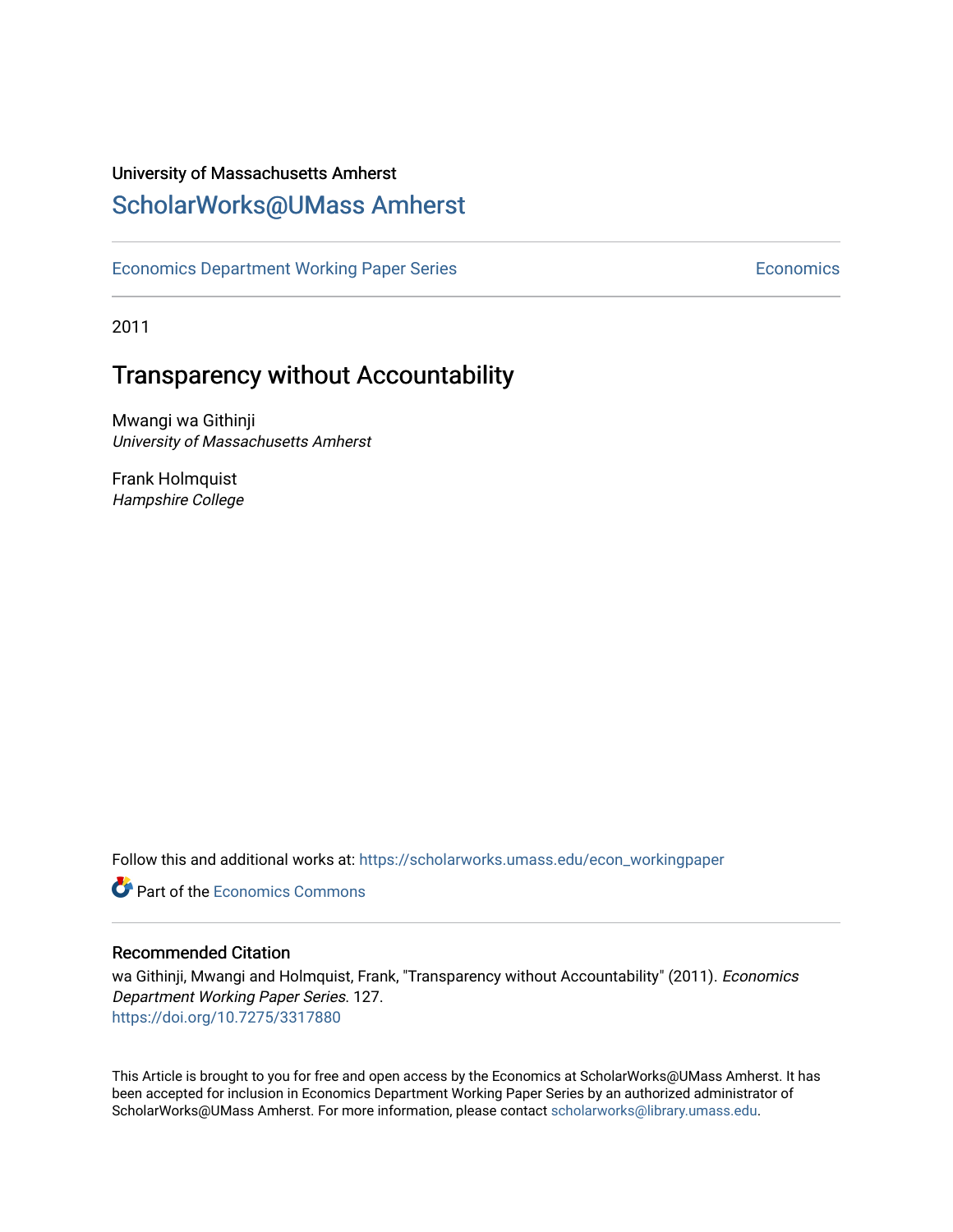# **DEPARTMENT OF ECONOMICS**

# **Working Paper**

## **Transparency without Accountability**

By

Mwangi wa Githinji Frank Holmquist

Working Paper 2011‐19



# **UNIVERSITY OF MASSACHUSETTS AMHERST**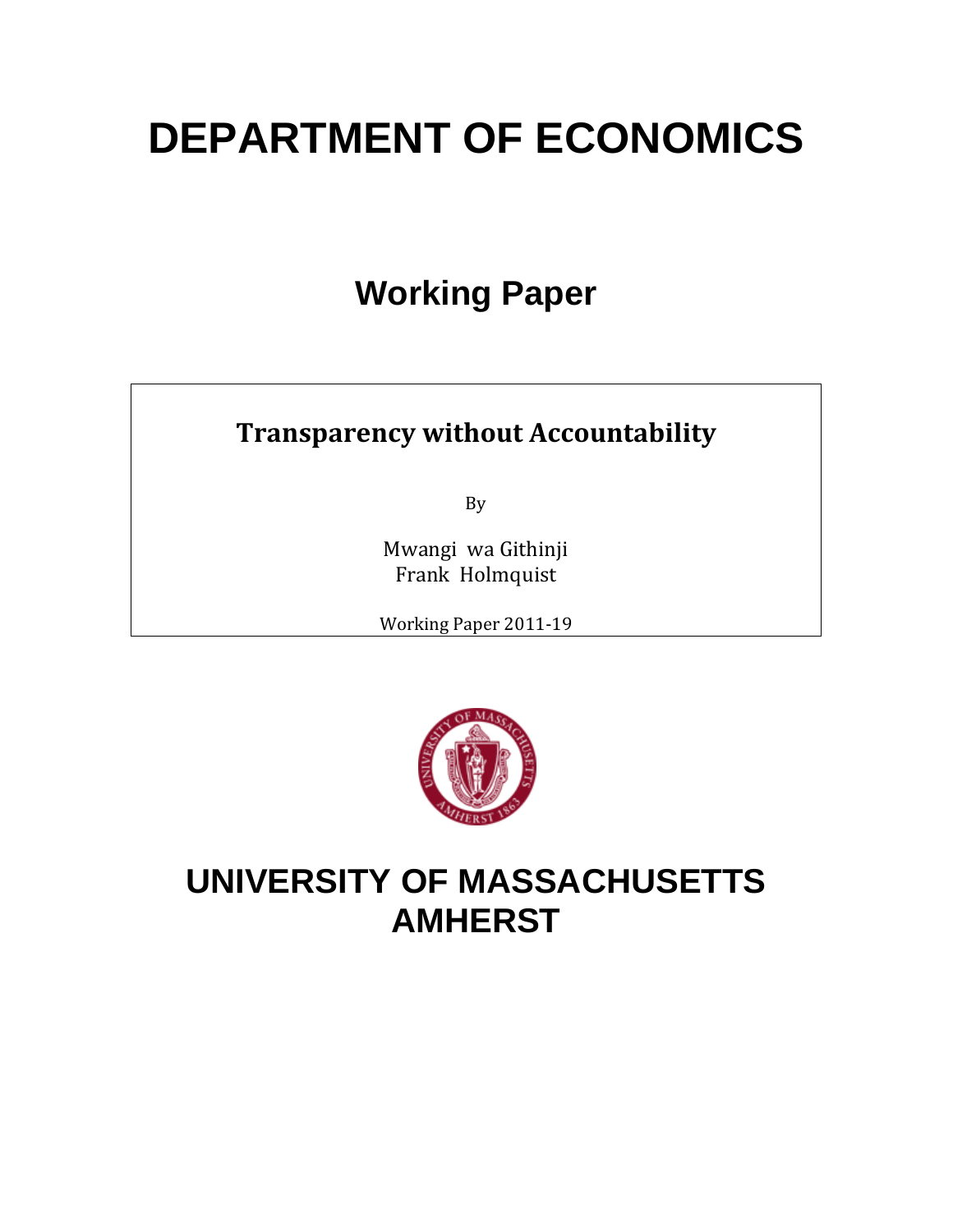# Transparency without Accountability: the Case of Political Reform in Kenya

by

Mwangi wa Gĩthĩnji<sup>1</sup> & Frank Holmquist<sup>2</sup>

#### ABSTRACT

Kenya has been going through a period of political reform from 1991 when section 2A of the constitution that had made Kenya a *de jure* one party state was repealed. The reform followed a prolonged struggle by citizens both within and without the country. Their call for democracy was one that, post the fall of the Berlin wall, was embraced by western countries. Via diplomatic pressure and conditionality on aid, western donors played an important role in the repeal of section 2a, the return of multi‐party elections and in the creation and reform of a number of political institutions and offices. In the main these changes were pushed by the donors and though supported by the opposition in Kenya they did not rise organically from the struggle over political power in Kenya. In this paper, we argue that although these reforms led to a heightened awareness of the ills of the political class, they failed to actually hold members of this class accountable for their transgressions. We argue that these institutions presupposed the existence of an electorate with an effective set of identities that belonged to the larger Kenyan nation. This broader construct of society did not exist. A history of economic and political inequality from the inception of modern Kenya had resulted in a divided population that was unable to exercise this mandate, and could ultimately discipline politicians when they failed. In actuality, since the politics was not based on broader Kenyan national interests but rather narrower personal interests construed as ethno‐nationalist, the political class was not accountable to the larger Kenyan constituency.

<sup>1</sup> Assistant Professor of Economics, Department of Economics, University of Massachusetts, Amherst, MA, USA. Email: mwangi@econs.umass.edu

<sup>2</sup> Professor of Politics, Emeritus, School of Critical Social Inquiry, Hampshire College, Amherst, MA, USA. Email: fwhSS@hampshire.edu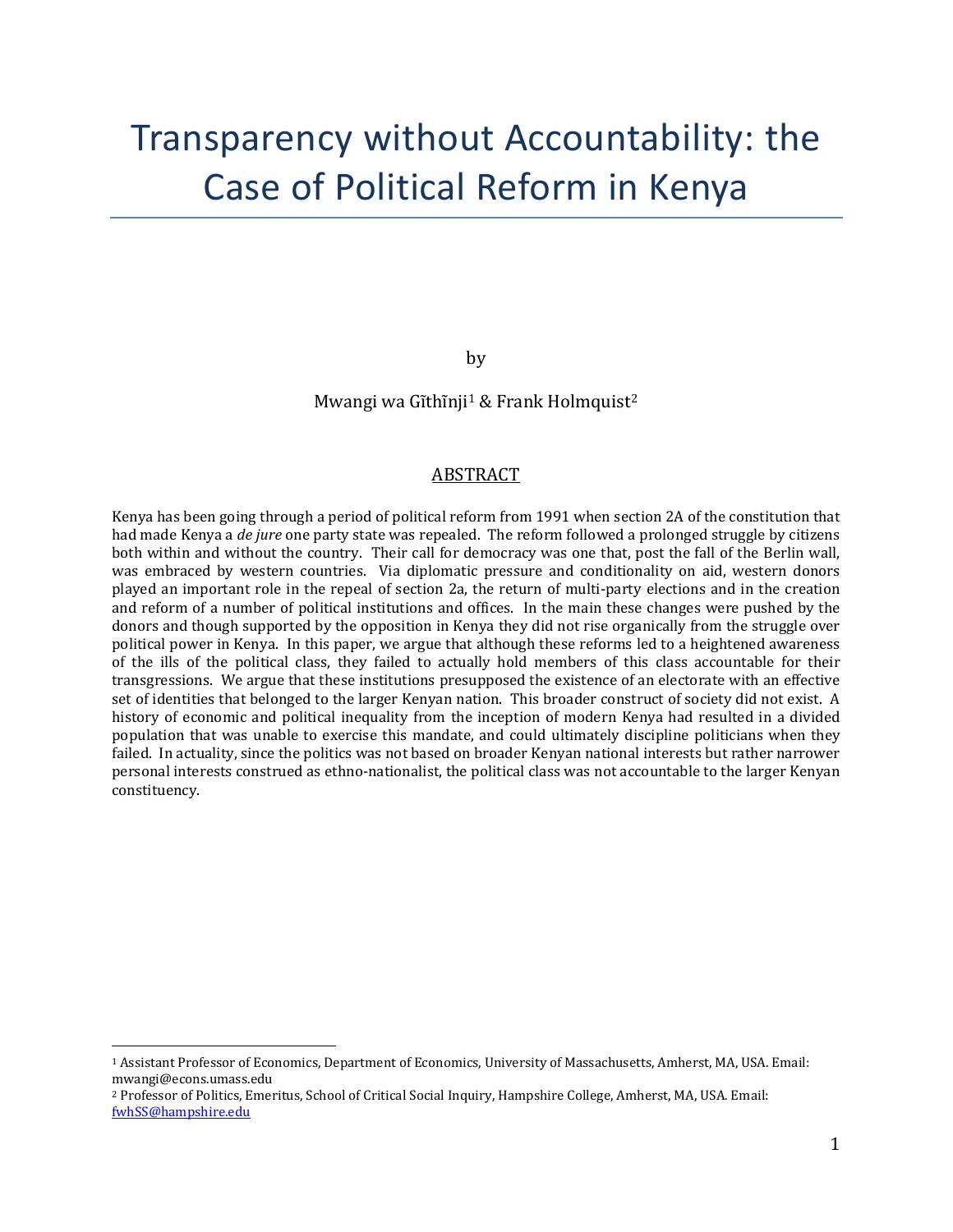"To set up a state is easy, but to create a nation is extremely difficult. We are still suffering the consequences." Murat Belge 2008 (speaking of Turkey)

#### **Introduction**

On August 4<sup>th</sup> in a national referendum with 72 per cent turnout, Kenyans overwhelmingly voted yes by a margin of 67 to 31 percent for a new constitution. This constitution was then promulgated on August 27, 2010 in fanfare that commentators described as not having been seen since the Union Jack was brought down in 1963. This event marked the end of the struggle for a new constitution that had pre-occupied Kenyans at least since 1982 when section 2A of the constitution was inserted making Kenya a *de jure* one party state. This insertion was the last of a series of constitutional changes that moved Kenya from a devolved multi-party political system at independence to a highly centralized single party system with most powers controlled by the presidency. The struggle for a new constitution, which ran from the 1980s to the present, produced a series of notable changes beginning in 1991 with the removal of section 2A, and culminating in the August 2010 referendum approving far-reaching constitutional change. After over twenty years of resistance to a new constitution by different segments of the political class, and the failure of broad-based reform efforts to make the political class more accountable despite the democratic form, popular hopes loaded on to a desire for a new constitution. The major players eventually agreed to support the new constitution as a result of this pressure.

The referendum on the constitution almost uniquely brought together a national constituency and in the process occasioned something of a popular victory. But the victory was an anomaly. It is true that the political opening of the early 1990s brought important changes in the form of transparency – here defined as freedoms to voice and organize. But accountability was another thing. For us accountability means the end of political class impunity for corruption and encouragement of political violence, as well as a concerted effort by the political class to respond to popular demands for a better material life by dampening inequality and poverty. Accountability has made little progress under the multi-party electoral frame of rule.

Transparency reforms led to a heightened awareness of the ills of the political class but failed to hold members of this class accountable for their transgressions.<sup>3</sup> We argue that expectations of accountability presupposed the existence of an electorate that "belonged" to the larger Kenyan nation, and was able to "voice the nation" in demands for legislation and other state practices, and

<sup>&</sup>lt;sup>3</sup> We loosely define the political class as top politicians and civil servants.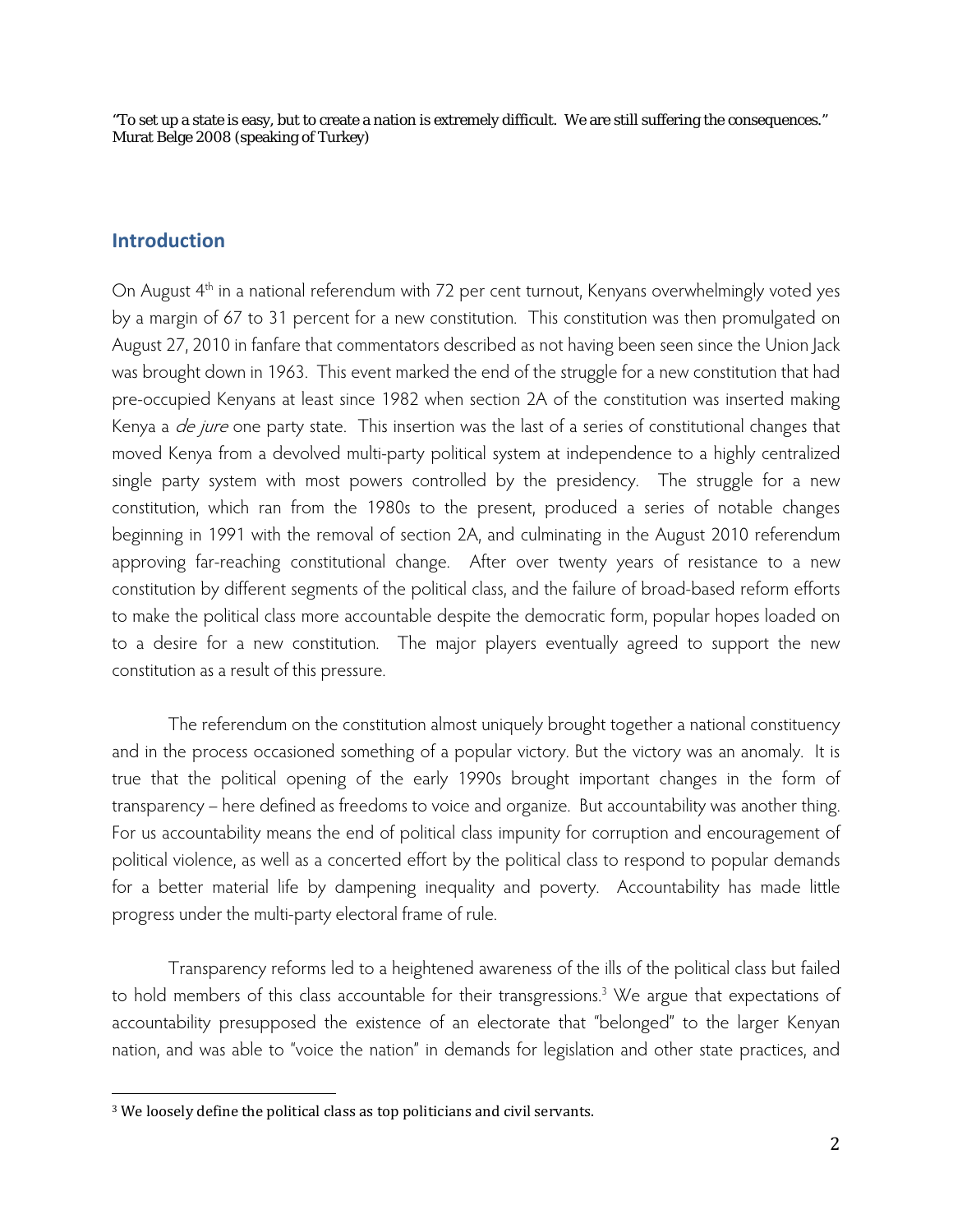could therefore hem in and discipline the political class when they failed. In actuality, politics was not based on broader Kenyan national interests but rather on narrow personal interests construed as ethno-nationalist positions. Politicians were not accountable to the larger Kenyan constituency.<sup>4</sup> Both the donors and members of the Kenyan civil society expected that transparency and accountability would come out of the legal reforms that were instituted. What they seemed to forget was that for the law to work institutions would have to work, and in this regard those persons directing institutions would have to have an incentive to act in the national interest. But the political economy of inequality and exclusion militated against institutions acting in the national interest as effectively there was no nation in whose interest they would act.

It is often forgotten amidst anxiety about the unaccountable political class that successful transparency reforms amounted to major changes. People gained the opportunity to "see into" political structures and "view" political class performance in ways that were previously all but opaque. With these reforms more Kenyans than ever before knew what was going on and re-charged the debate over Kenya's future that was beginning just after independence, only to be extinguished in the late 1960s. The success of the reforms in entrenching transparency but failing to establish accountability requires explanations.

On the following pages we begin by describing the change from a multi-party devolved system at independence to a highly centralized one. This is the period that, after a brief opening immediately after independence, saw a closing down of both transparency and accountability. We then turn to the coming of multi-party competition in the early 1990s and a discussion of the major political sectors and players that both advanced the transparency agenda and held back the accountability agenda – the political class, civil society, donors, and also the managerial entrepreneurial class that has been growing in number and influence.

#### **History of Changes to 1982**

<sup>4</sup> A considerable and compelling literature has grown discussing the trials of national identity in Kenya and on the continent with the coming of international debt, neo-liberal economic policy celebrating markets, fiscal crisis, shrinking roles for the state in the economy, the rise of civil society in service provision, economic insecurity and the necessity of pursuing multiple livelihoods. (Boone 2007; Bryceson 2000; Geshiere 2009; Kanyinga and Katumanga 2003; Kelsall 2005; Mbembe 2000; Mungai 2010) This material suggests how very difficult it is to generate forceful national constituencies for accountability.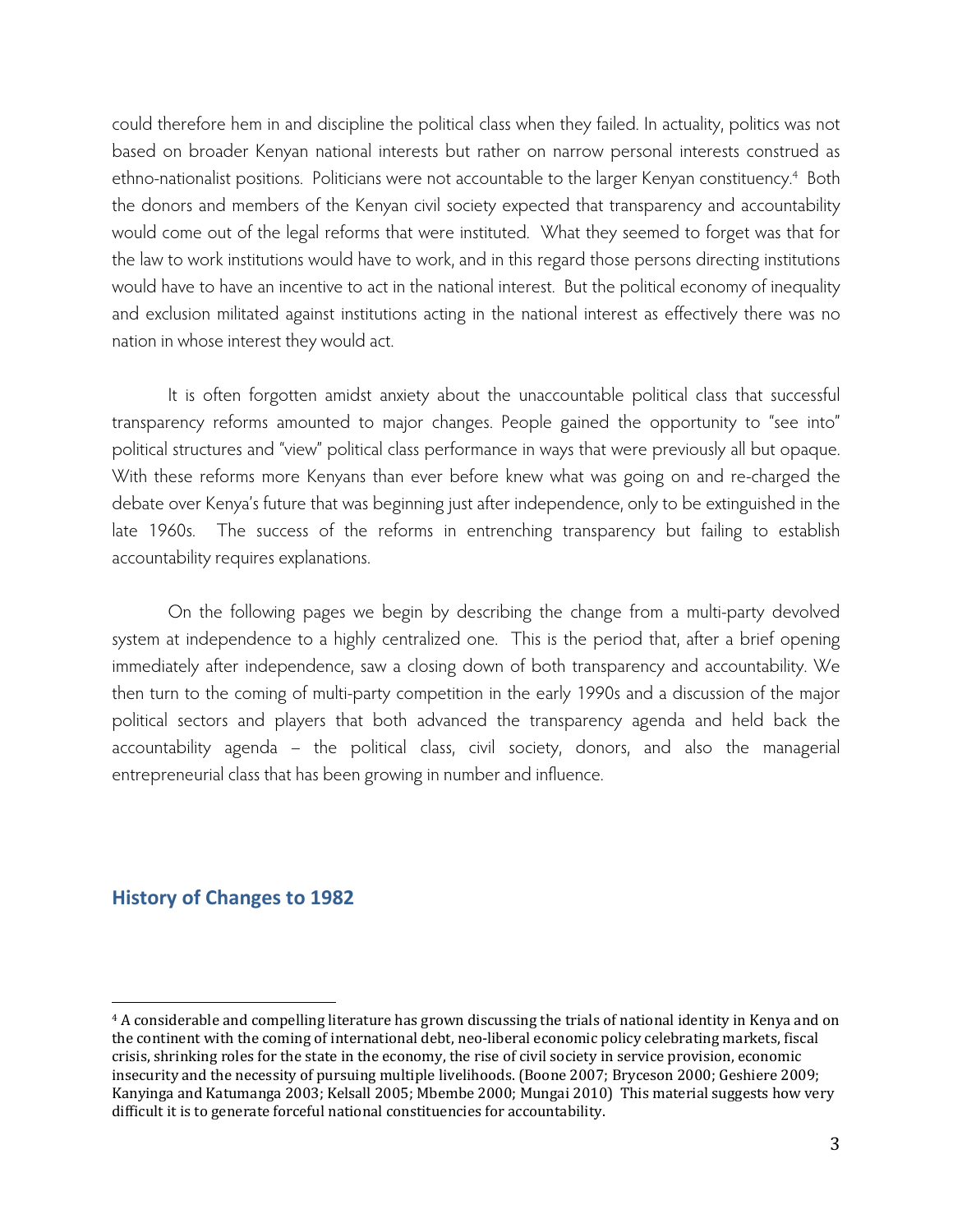The ink was not dry on the Lancaster house constitution before the first post independence government of President Jomo Kenyatta began to re-write the constitution. Under Tom Mboya the Minister of Constitutional Affairs in the first six years of independence, the constitution was changed ten times. Many of the changes were made to crudely centralize power around the executive branch of government, but some of these were initiated to try and articulate a legal document that unified a fragmented society from above through administrative power. (Okoth-Ogendo 1972) The Lancaster house constitution was in many ways a compromise to safeguard Britain's continued interests in the country while allowing for self-rule. This was accomplished by writing a constitution that in many ways sought to limit central government. (Okoth-Ogendo 1972) In an imaginary where a nation truly existed and the "social infrastructure" was inclusive and managed conflict effectively this might have been ideal. But that was not the Kenya of the day. Kenya existed more as a legal unit rather than as a nation, and the constitution did not proffer the government the space to create the new nation.

At independence the country inherited five key pillars of the political economy that were central to the path that was followed. All five posed challenges to transparency, but they posed even greater challenges to political class accountability. The first pillar was a top down administration originating in the President's office that was based around the provincial administration and reached every village via the village headmen and administrative police. The style of colonial rule lacked a democratic practice of listening to citizens and debating policy and law, but rather was characterized by top down instructions from the Governor with some advice from those appointed to his cabinet. This pattern changed only slightly with the limited European and then Asian franchise in the legislative council in the 1920s and much later with the inclusion of a selected African in 1944. It was not until 1957 that Africans were elected and had significant numbers in the Council<sup>5</sup>. Despite the existence of the Legislative Council the Governor and colonial office still had the final say on matters of policy.

The second pillar was a politics that was national only in the mechanics of holding elections. National political parties were only allowed to exist in 1960. Prior to this, political organizations had been limited to the district level by the colonial government. Because the districts were designed to coincide with ethnicity, the longest-lived Kenyan political organizations were ethnically based. The creation of national parties in the 1960s was therefore a coming together of coalitions of ethnic and regionally based leaders for the purpose of competing in national elections.

The third pillar was the absence of a national debate over the future of Kenya and its political economy. This occurred for three reasons. One, the only political organizations allowed during

<sup>5</sup> We should note that this was still a very limited franchise because to qualify to vote Africans had to have a yearly income of £120. This was more than twice the average income of Africans Ten years later in 1964 a vast majority of African workers (66%) still earned earned less than £119 a year.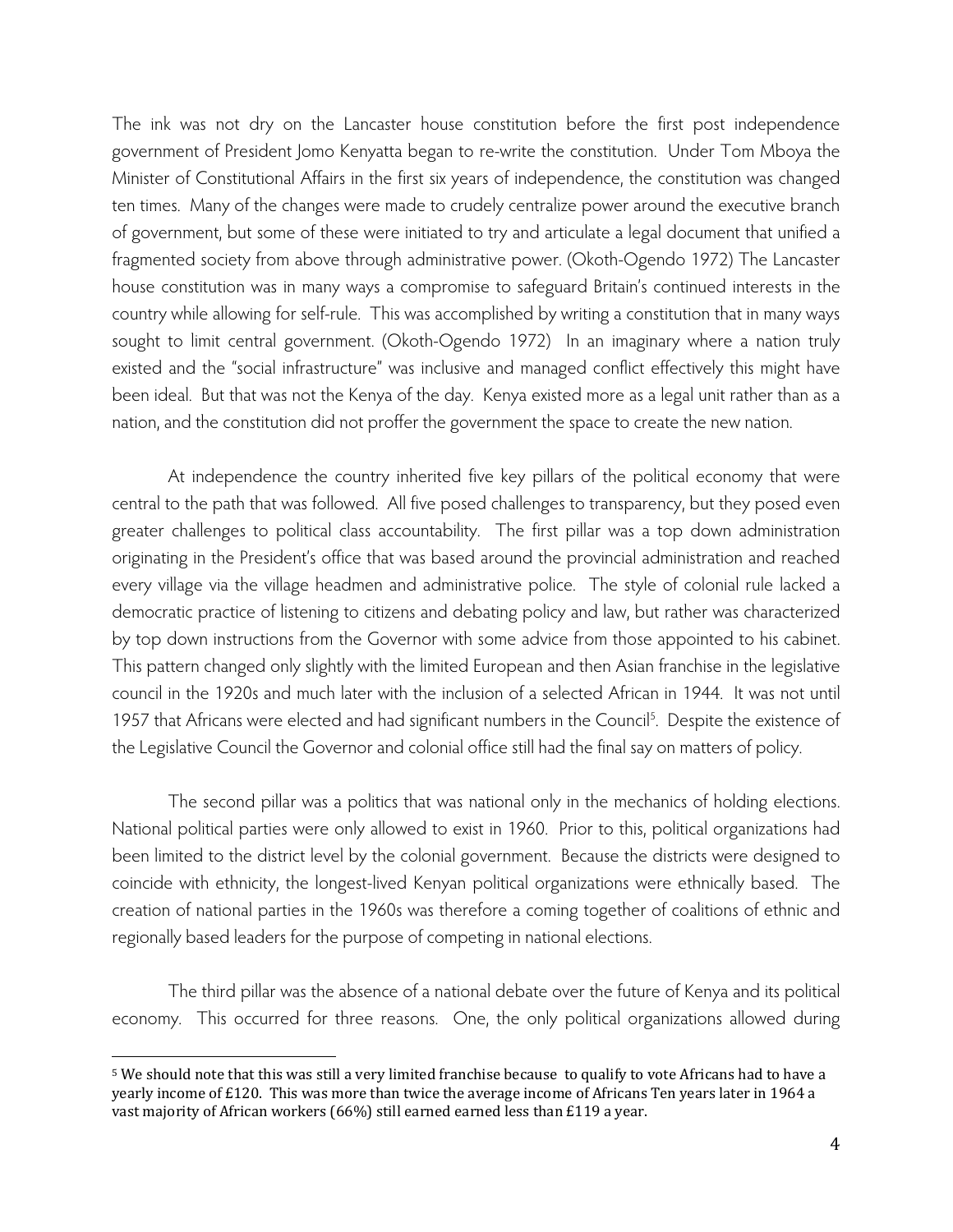colonialism were at the district level. Two the imperative of getting rid of colonialism was clear, and three there was little time between the realization that independence was definitely on and the actual onset of independence. The struggle for independence was therefore just that, an anti-colonial struggle with a limited vision of what would replace the colonial system. The new government filled in the blanks and, from the point of view of the new political class, required keeping radicals, with visions of re-distribution of wealth on social class lines, from gaining power and leverage. Former fighters and allies of the Land and Freedom Army were a threat to the political class and well-to-do allies. This meant that the "African crowd" would no longer be allowed to form and indeed was demobilized while the political left was eliminated from KANU branches. (Branch 2009; Furedi 1973) In 1965 trade unions were brought under the umbrella of the Congress of Trade Unions (COTU) and government direction. (Chege 1987; Sandbrook 1975) Repression of the Kenya Peoples Union (KPU), the former left wing of the Kenya African National Union (KANU) that split off in 1966 and was banned in 1969, marked the end of the political left in above ground Kenyan political life. (Mueller, 2010) Without an extended national debate about the nature of the Kenyan state, and especially the provincial administration, the debate about the new Kenya was similar to the Lancaster house conferences. It amounted to short run questions of how to build minimum political coalitions to keep the country together and manage the spoils of political power.

The fourth pillar was colonial social path dependence. The elite that took over was heavily indebted to the British colonial structure and the benefits it bestowed upon them. Those taking the place of white administrators, farmers or owners of business had no real drive on their part to allow the vast majority of those at the bottom to enjoy the rights and privileges of citizenship. A modicum of debate did occur with the rise of a freer press, but that brief opening was soon cowed into submission by the end of the 1960s.

The fifth pillar was the highly unequal economy along racial and class lines with few, if any, Africans at the upper end of both wealth and income distributions. Aspiring Africans were looking to match the wealth of members of other racial groups at the top of the national distribution. This was partially a political imperative as the ruling African elite had to match the resources that other groups may bring to the political table. In the context of an economy still in the process of primitive accumulation, and under an administrative style of economic management, control of the state was essential to creating and maintaining this group of African capitalists. While initially the new national elite was broadly representative of the country it quickly narrowed to being dominated by members of the Agĩkũyũ as political and economic powers were consolidated under the Kenyatta presidency.

The combined impact of these pillars of inheritance was a highly centralized presidency. (Nyong'o 1989) The strength of the presidency and the inability of any of the other state institutions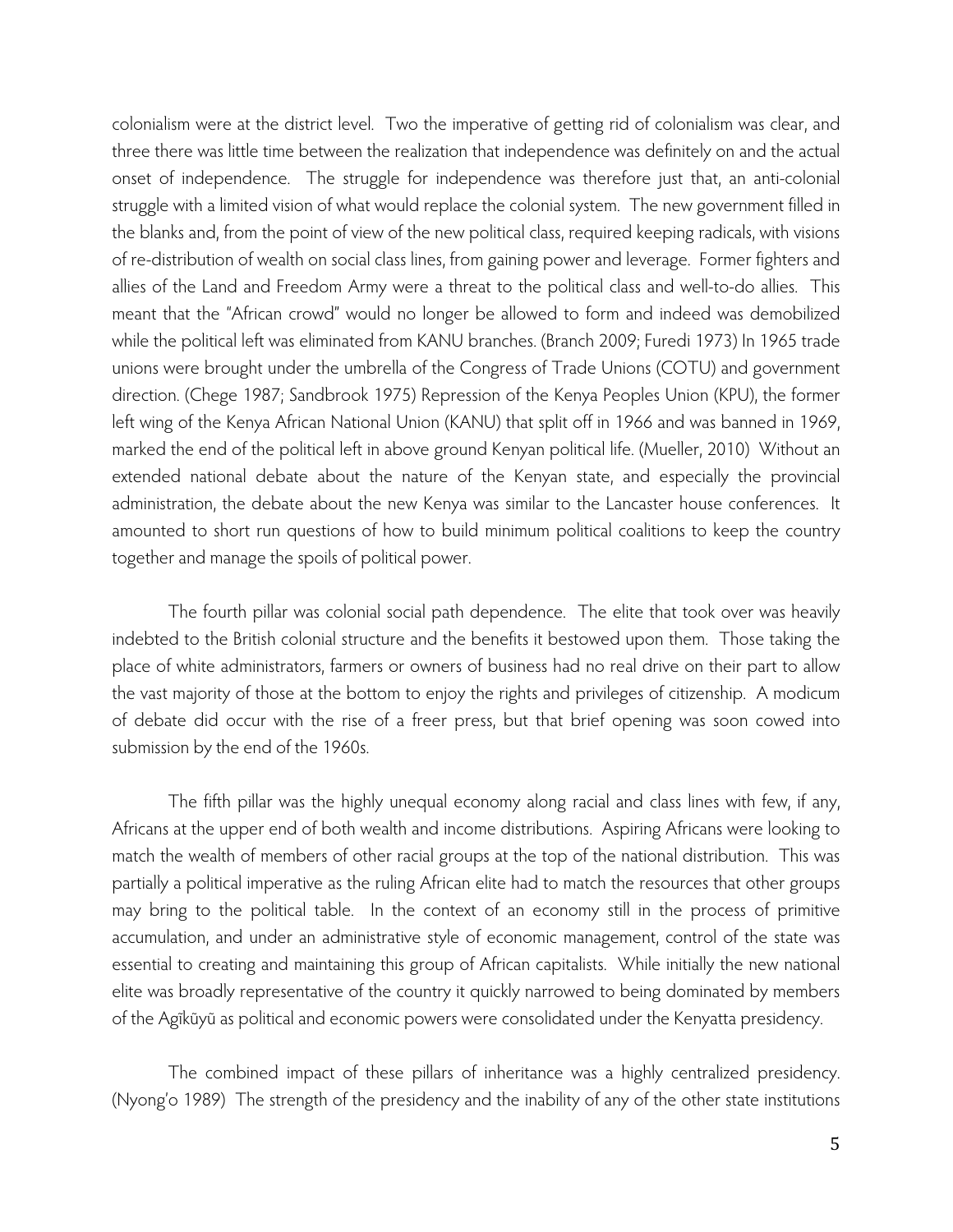or social forces to effectively challenge it led to their further emasculation. Indeed during the height of the Moi dictatorship, the President's every utterance became law.6 The checks envisaged in the original Lancaster house constitution had completely disappeared both by actual constitutional change and by the power that the presidency abrogated to itself when faced with no other institution to check it. In addition, the presidency and the nation were conflated, and as a result criticism of the president was seen by officialdom as criticism of the nation, as anti-patriotic, and was severely repressed.

#### **The Kenyatta Presidency**

There were several reasons for the hyper centralization of power under President Kenyatta. As with all immediate post-colonial contexts, the unity required to boot the colonial power gave way to a new question at the time of independence: what interests will dominate? In the process of deciding this question, nationalist ruling coalitions often fray. The Kenyatta regime responded to the fraying by limiting dissent in order to keep a firm hold on the presidency. In the period immediately after independence the left wing of KANU numbering about 40 out of 100 Members of Parliament (MPs), threatened to vote with the opposition if KANU did not move to the left on motions. Kenyatta reacted by engineering the crossing over of Kenya African Democratic Union (KADU) MPs into KANU in 1964. This effectively countered the left in KANU and further bolstered the right.

Centralization of power was aided by the regime use of development as the dominant state ideology. The idea of development was popular because it promised a better material life, but the regime formulated the task as a technical matter heavily assisted by foreign aid. In this formulation, development was not a political matter, and managing it effectively did not require political mobilization or participation because, it was said, politicians of all stripes agreed on what needed to be done. Debate for its own sake in the Westminster tradition was seen as a waste of time.

In the late 1970s near the end of the Kenyatta presidency, Kenya was ruled not by a multiparty parliamentary system as envisaged in the Lancaster house constitutional talks, but by an imperial presidency through a provincial administration answerable only to the president and hitched to a de facto single-party system with regular competitive elections for MPs every five years. All national institutions put in place to check the president were either cowed or emasculated. Political opposition had been silenced via detention, jailing and assassination and even the ruling party was moribund. In the words of a MP of the day, KANU was dead. KANU was used as an instrument of the

<sup>6</sup> Moi's habit of making policy declarations literally on the roadside graphically illustrated the extreme weakness of formal policy-making institutions.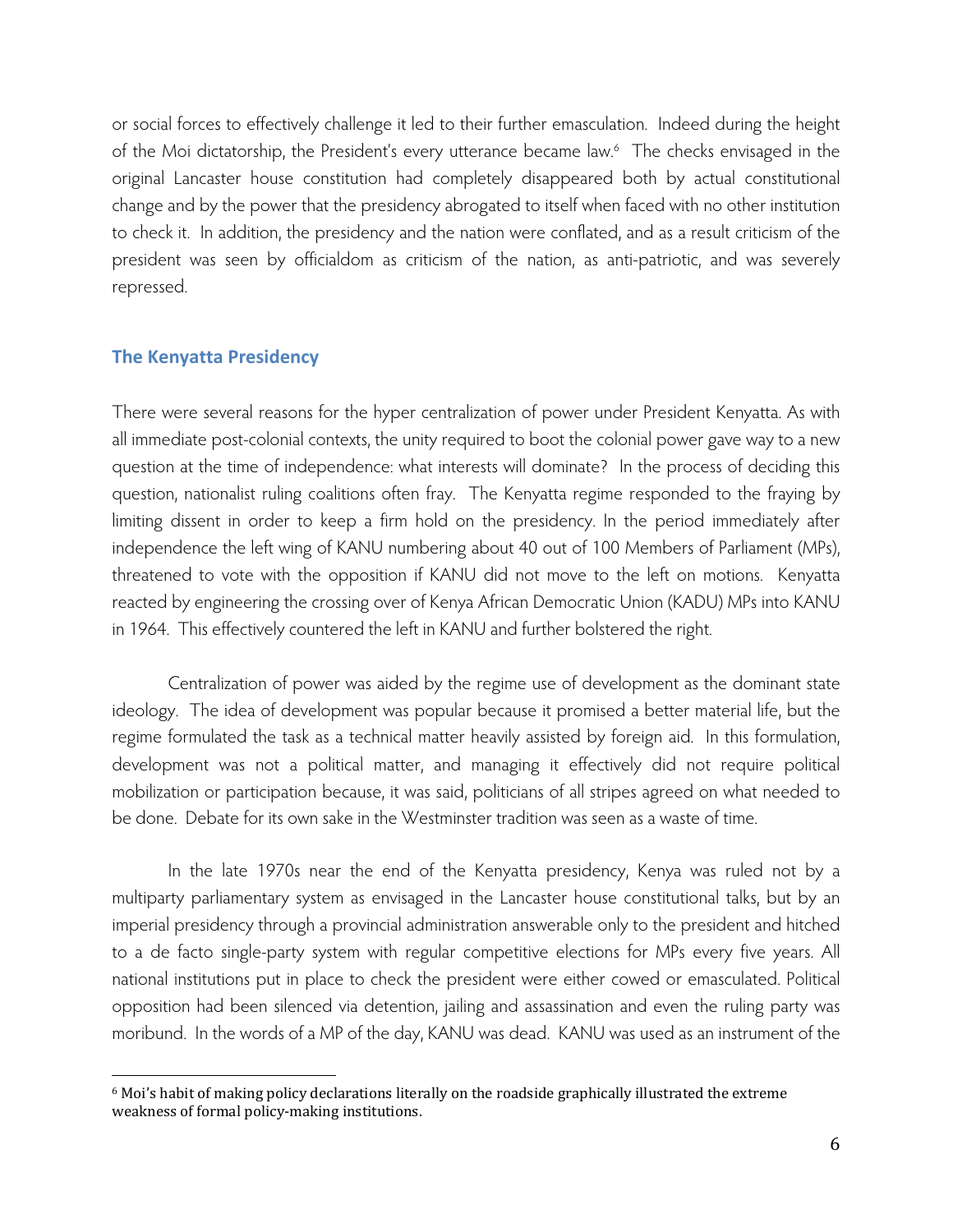President, and any popular base of the party capable of talking back to power was gone. After the official opposition of the KPU was proscribed and all its leaders were either put under house arrest or detained the government pushed its agendas at will. For a while the University of Nairobi students and lecturers were the only national opposition. However even this opposition was limited because of the detention and firing of lecturers and the ubiquitous security system that kept an eye out for any signs of dissent. (Klopp and Orina 2002; Amutabi 2002) In the context of a growing, though very unequal, economy the regime cast the opposition as spoilers who did not appreciate what the government had accomplished since independence. Although the immediate post-independence expansion of peasant production slowed down, even the oil shocks of 1973 were not sufficient to derail the economy. Shortly after the first oil shock a frost destroyed much of Brazil's coffee. This sharply increased the price of Kenyan coffee that was then the main export of the country. In 1975 the economy briefly tanked but growth resumed immediately after and by the year of Kenyatta's death in 1978 annual GDP growth was 6.9 per cent per annum.

The Kenyatta regime consolidated all five pillars of Kenyan political economy and in doing so all but eliminated opportunities for transparency and national accountability to develop. (Branch and Cheeseman 2006) There was centralized power around the President; the de facto single party, KANU, was cleansed of any independent popular base; debate over the national future was closed down; and class and ethnic divisions grew.<sup>7</sup>

#### **The Moi Era to the Return of Competitive Politics at the Turn of the 1990s**

With the death of Kenyatta, Vice President Daniel arap Moi came to power as the country was growing tired of the Kenyatta regime. Moi's humility and populist touch as well as his relative youth endeared him to the broad majority of Kenyans. The presidential transition had an element of popular reform about it. At the time of Moi's ascendancy his greatest threat came from close associates of Kenyatta who were Gĩkuyũ from central Kenya and were dominated by individuals from Kenyatta's home district of Kiambu. Moi quickly outmaneuvered this group by appointing Mwai Kibaki as his vice president and keeping close counsel with Charles Njonjo and G.G. Kariuki. With these three senior central Kenyan politicians by his side the Kiambu cabal was checkmated since they had no national popular base. Their only recourse would have been an ethnic based call to the Agĩkuyũ and related groups.<sup>8</sup>

<sup>7</sup> Ethnic bias in top political and administrative appointments in the Kenyatta and later Moi regimes is spelled out in Kanyinga (2006)

<sup>&</sup>lt;sup>8</sup> This call for ethnic unity had been utilized by the Kenyatta regime through oathing practices following the assassination of the popular Luo politician, Tom Mboya, in 1969. (Knighton 2010) Oathing may have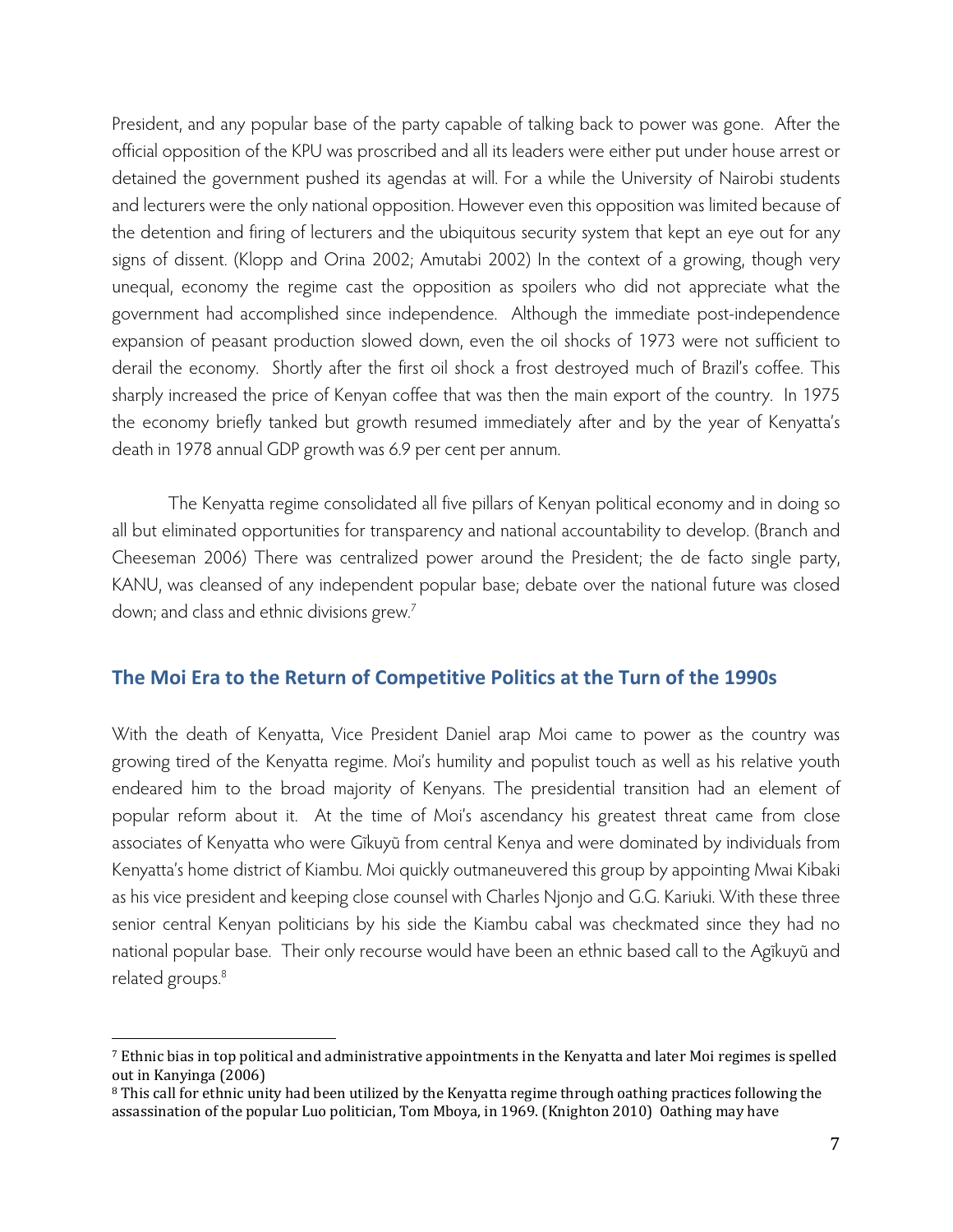Despite his own initial popularity as President, and his outmaneuvering of the Kenyatta elite, things went south rapidly for Moi. By 1981 the beginnings of the Moi dictatorship were in place. Both circumstances and structural conditions led to an ever centralizing presidency and eventually the attempted coup of 1982. Moi inherited a political economy with three aspects leaving him in a precarious position. The first was that he had a relatively weak political base. Moi came from a small and poor sub-ethnicity of the Kalenjin, the Tugen. He was not universally popular with the Kalenjin because he was seen as having acquiesced to Gĩkuyũ settlement in the Rift Valley after the exit of European settlers. Among the Kalenjin elite who were large grain farmers, he was perceived as relatively uneducated and unpolished. In a Kenya which, after 1969 and the elimination of the KPU, had increasingly turned to an ethnicised politics, what was advantageous as a vice president, namely being unassuming and coming from a small community, was a liability as a president because in the absence of inheriting a large well organized political party or array of interests, one relied on an ethnic base as a political foundation.

The second weakness was that Kenya's economic elite was not a Kalenjin elite. In the context of an ethnicised politics this was important. Kenya's economic elite was made up of foreigners, Kenyan Asians, or Kenyan Africans who were mainly members of the Agĩkuyũ. Politically foreigners kept a low profile, as did Kenyan Asians who tended to ally with the powers that be. Many if not most of the members of the Gĩkuyũ elite owed their positions to the Kenyatta regime. Amongst this group there was the view that because of his ethnic origin and lack of advanced education Moi was a "passing cloud". In their minds he was simply keeping the seat warm for another Gĩkuyũ to take over.

Moi's third weakness stemmed from the world economy that was buffeted by shocks early in his presidency. The second oil shock, the Iranian revolution of 1979 followed by the Iran-Iraq war led to substantial oil price increases leading to another period of stagflation. This was followed by the US Federal Reserve raising interest rates to hitherto unprecedented levels, which amplified the slowdown in demand worldwide and led to the debt crisis. Initially Kenya seemed to have evaded the crisis. Growth continued from the Kenyatta era and in 1979 and 1980 it was above 5 per cent and population growth. In 1981 the growth dropped below 4 per cent and below the rate of population growth. By 1982 growth was only 1.5 per cent less than half the population growth rate. The impact of this was that the per capita incomes were dropping drastically. At the same time inflation reached a ten all time high of 20 per cent.

contributed to Gikuyu solidarity, but it came at the expense of isolation from the Kenyan nation as non-Gikuyu were fearful.

<u> 1989 - Andrea Santa Alemania, poeta esperanto-se esperanto-se esperanto-se esperanto-se esperanto-se esperan</u>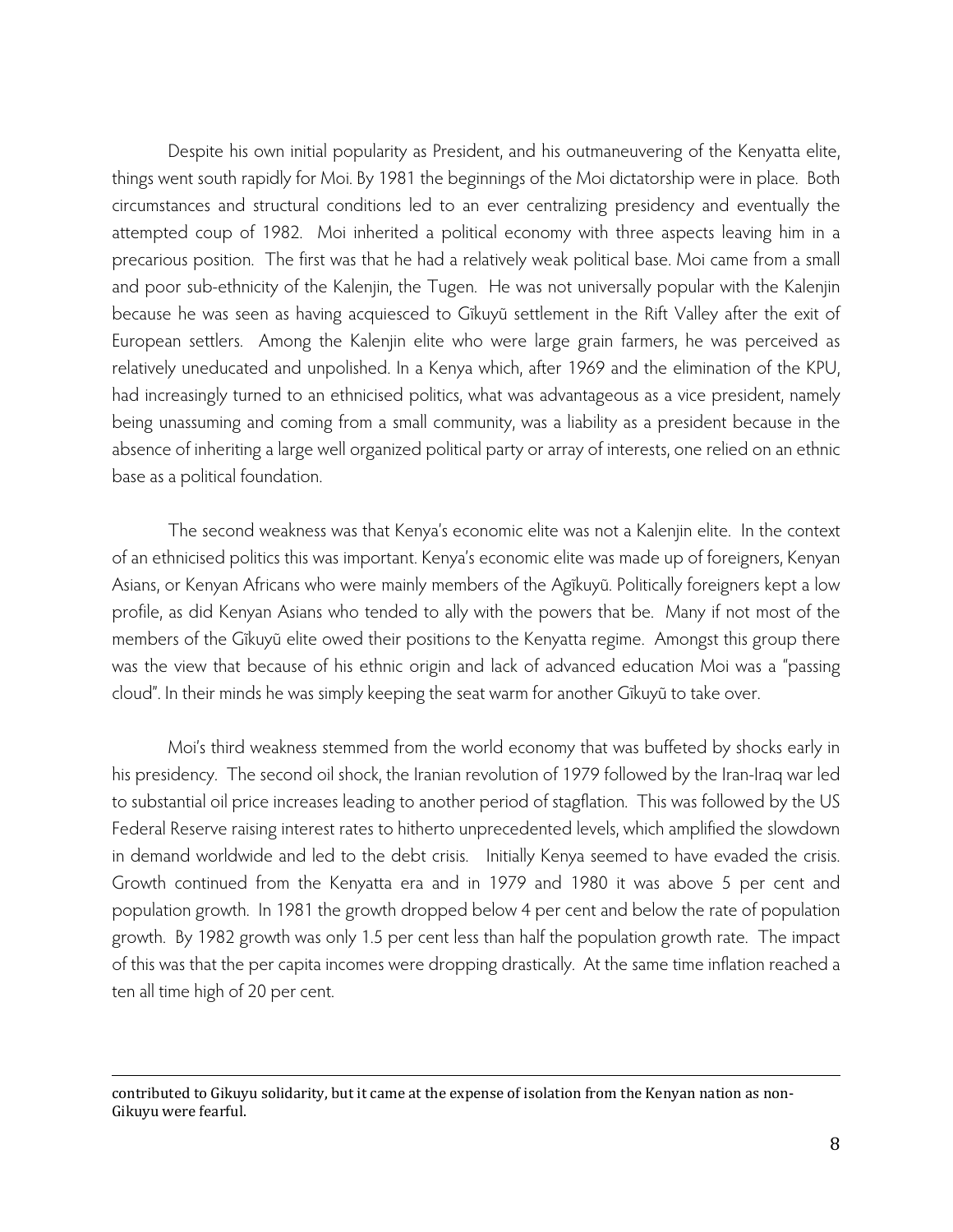In June 1982 Kenya became a *de-jure* one party state in order for Moi to preempt the formation of a new socialist opposition party that was to be led by the doyen of opposition politics, Jaramogi Oginga Odinga. In order to participate in politics one now had to be a member of KANU. The party was weak in reach, but it was the perfect vehicle for disciplining errant members of the political class. Those seen to be in opposition to the president could be suspended or expelled from the party thus effectively ending, or at putting on hold, their political careers.

By this point political and economic conditions were so bad that there were two to three active coup plots against the regime, one of which took place in August of 1982 when there was an attempted coup led by non-commissioned officers of the Kenya Air Force. The immediate result ofthe attempted coup was hundreds of lives lost, property damaged, destroyed and looted amounting to millions of dollars, the disbanding of the airforce and, most important politically, a peek into the abyss for the Kenyan middle class which willingly gave Moi a freer hand to impose order and stability.

Post-1982 the Moi regime became increasingly authoritarian. Faced with a hostile population, the government began to rely more on the provincial administration and the security machinery to remain in power. Individual rights were effectively suspended. Those who were seen as political dissidents were arrested and often jailed for sedition or for being a member of an outlawed underground organization, in most cases Mwakenya, after undergoing torture in the now infamous Nyayo house cells. The paranoia of the regime led to extreme measures. For example in 1984 in Wajir district the security forces killed hundreds of unarmed Kenyan citizens of Somali descent who had been herded onto an airstrip and were shot while restrained. Opposition to the draconian measures was muted. What little opposition there was came from the university community who year in and out would demonstrate against the regime, and from the growing community of exiles centered in Dar es salaam, Harare, London and New York. These groups raised the profile of the human rights abuses in Kenya via two newsletters published in London and New York. While the appeal to the international community gained some traction in Kenya the opposition did not take hold outside the university and was therefore somewhat marginalized. The government painted those in opposition as enemies of the peace and stability that Kenya enjoyed unlike many of its neighbors that were racked with violent internal conflicts.

As the 1980s wore on there were two major political economic trends. The first was the effort to build a new<sup>9</sup> Kalenjin economic elite loyal to Moi as a counter to the Gĩkuyũ elite that prospered under Kenyatta. The second trend was the continuing poor economic times. These forces conspired to make Moi's rule ever more difficult. During Kenyatta's regime the growing economy and the

<sup>9</sup> New because much of the old Kalenjin elite had prospered under Kenyatta and were not particularly trusted by Moi and his inner circle.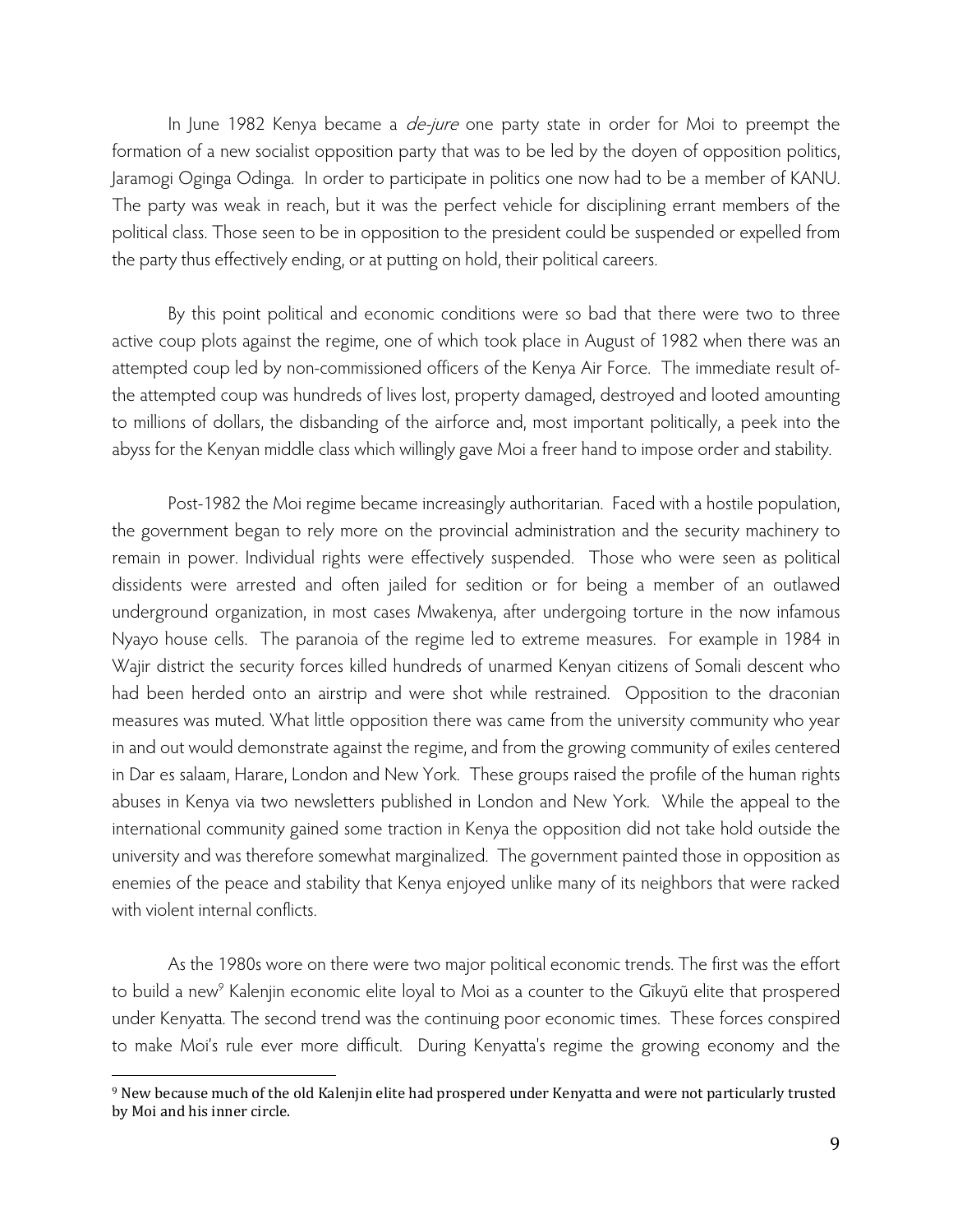departure of a number of settlers and Kenyan Asians meant that the new African elite could be built at relative low cost as they took over the farms and business enterprises of those departing. In addition there was an explicit Kenyanization process particularly of senior civil service and parastatal positions that allowed some Africans to join the high income classes. By the time Moi took charge, all the low-lying fruit for building an African economic elite had been picked. Given the general lack of economic growth,<sup>10</sup>in order to build an economic elite that rivaled the existing elite the Moi regime had to take even more advantage of state resources than the previous regime. The period therefore saw an increase in corruption via procurement schemes that had a history going back to the colonial era and the building of Ofafa Jericho Estate in Nairobi (Anderson 2005: 224-229).

As the economy deteriorated, households were forced to engage in numerous economic activities in order to survive. Economic identities were fractured as individuals engaged in multiple livelihoods. This was the case particularly in the rural areas where close to eighty per cent of the population resided. Here individuals were forced to engage in farm work, wage work and nonfarm informal activities to make ends meet. In practically all households there were individuals engaged in different kinds of economic activity resulting in households not having singular economic identities. (Gĩthĩnji 2000, 2003 2006) This set of economic and political conditions also prompted Moi to perfect his own political economy of ethnicity. Moi controlled the country through a group of ethnic regional barons many of whom were, like him, of low education achievement but with reasonably popular rural bases. These barons were responsible for ensuring that only pro-Moi politicians ran or won elections in their respective areas.<sup>11</sup> The rewards to ensuring this were that either the barons or their protégés received ministerial appointments, and with these came the opportunity to be at the feeding trough. Beyond ensuring that only pro-Moi politicians were elected, the barons also had the task of ensuring that their community was loyal to Moi.<sup>12</sup>

The Moi regime reached its authoritarian apex in 1988, the year of the *Mlolongo* elections. In a bid to further control the electoral process Moi decided that there was no need for secret ballots. Instead, supporters of a candidate would line up behind the candidate or his/her name card and the candidate with the longest line would be declared the winner. This was clearly an attempt to

<sup>&</sup>lt;sup>10</sup> Under Kenyatta the economy grew on average at 7.1 per cent per annum while the population grew at 3.5 per cent per annum allowing for a 3.5 per cent increase per year in income. During the Moi period the economy just managed to match the population growth rate at 3.3 per cent resulting in no growth in average incomes. (World Development Indicators)

<sup>11</sup> Kenyatta tended to let regional barons come up through electoral measures of popularity. Moi tended to micro‐manage the arrival of particular regional barons, often through positions and standing in KANU.  $12$  This applied to Kenyan Asians as well as Kenyan Africans. Certain persons were understood to be regime favorites who had an inside track on government contracts, and in return they were expected to keep members of their sect communities in line politically.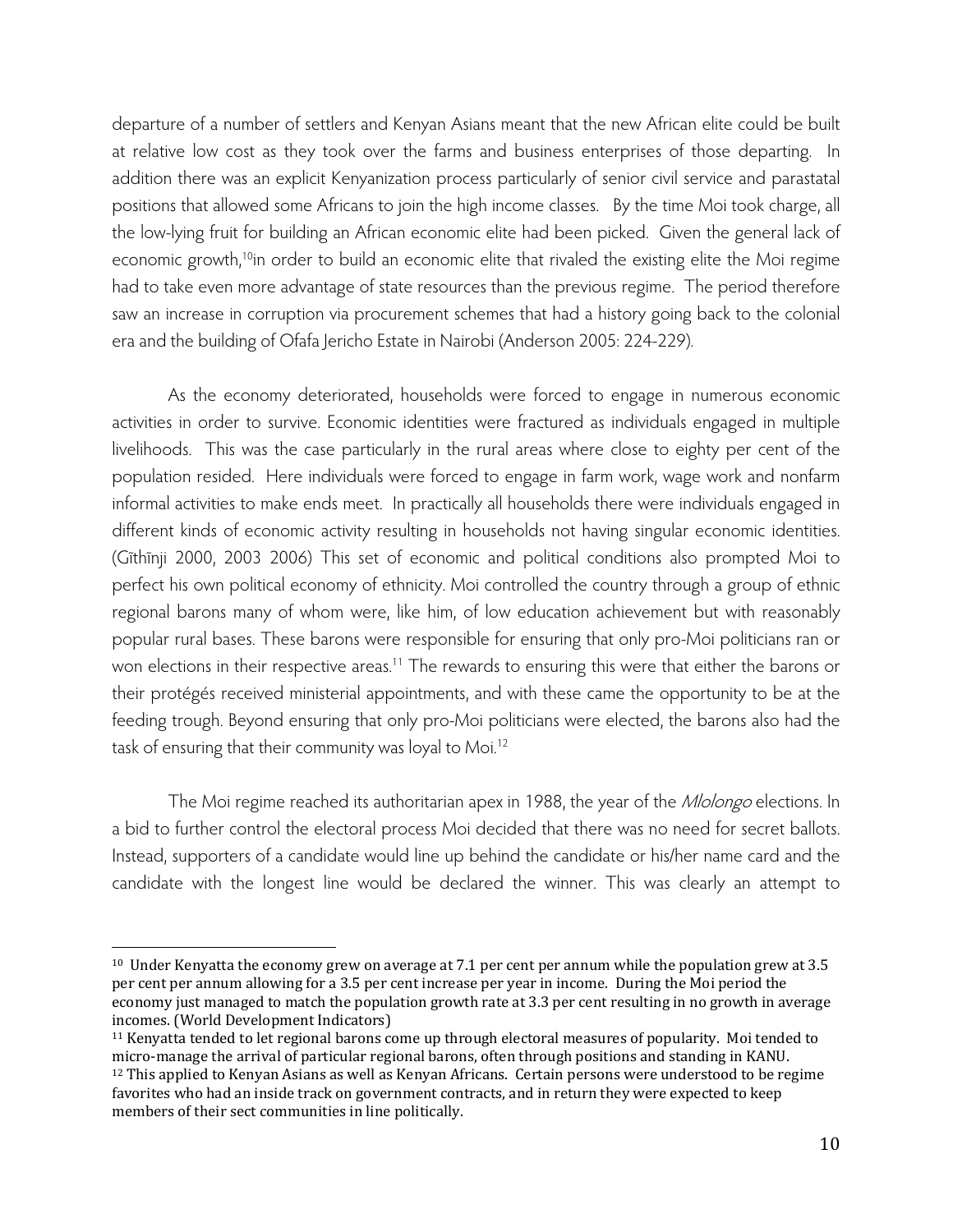intimidate voters to ensure that they voted for the politically preferred candidate. But despite these efforts there were reports of the administration declaring a winner who did not have the longest lines.

Political resistance was galvanized in 1990 with the call for a mass rally at the historic Kamukunji grounds by Charles Rubia and Kenneth Matiba, members of the Gĩkuyũ political and economic elite. While this elite was outmaneuvered politically in the early days of the Moi regime, they were allowed to retain their business and participate in politics as long as they remained loyal to Moi or at least did not challenge him.<sup>13</sup> With slow to no growth during this period and the continued pressure on their businesses by the new elite, they were left with no choice but to fight back. Government resources such as land – a new frontier of corruption – were increasingly privatized and awarded to individuals close to the president who were then able to divide the properties and sell them off. But given the limited number of easy to dispense economic opportunities this new elite eventually clashed with their forerunners as the new elite started using government pressure to acquire the business interests of the old, and largely Gĩkuyũ, elite. It was at this point when both the political and economic interests of the old elite were threatened, that they joined the opposition to Moi.

#### **The Political Opening**

The Moi regime further consolidated the five pillars of the colonial political economy as Moi rotated ethnic favorites and inhibited the political strength and economic growth of a Gĩkuyũ bourgeoisie. But those moves helped trigger a broader pan-class and pan-ethnic disillusion with the regime. By the end of the 1980s the Moi regime was in difficulty. The economy was flat. As noted earlier, during the entire Moi regime growth barely matched population growth rates resulting in no increases in income for the population. Further, in order to win elections the government resorted to printing money leading to inflationary surges around elections in a country that previously had relatively low levels of inflation. For example in 1991 inflation reached 20 per cent the highest it had been since 1982. Over the next three years it would reach an all time high of 45 per cent in 1993 before falling to 28 per cent in 1995 and being brought below 10 per cent in 1996. During, this period income per capita growth was negative, reaching negative 4 per cent in 1992. Political repression was also severe in the late 1980s. But the collapse of the Soviet Union and the rise of democratic movements and new democracies in Eastern Europe gave heart to the democracy movement in Kenya. The movement developed before the end of the Cold War and it grew without a blueprint or an expected sequencing of events. There was underground activity that was ruthlessly repressed, but there was also above ground action by individuals, often lawyers and churchmen, who took great risks by acting

<sup>&</sup>lt;sup>13</sup> In the late 1980s there were efforts by Gikuyu business people to start banks. Some observers allege that the banks were targeted for bureaucratic harassment by the regime and they all failed.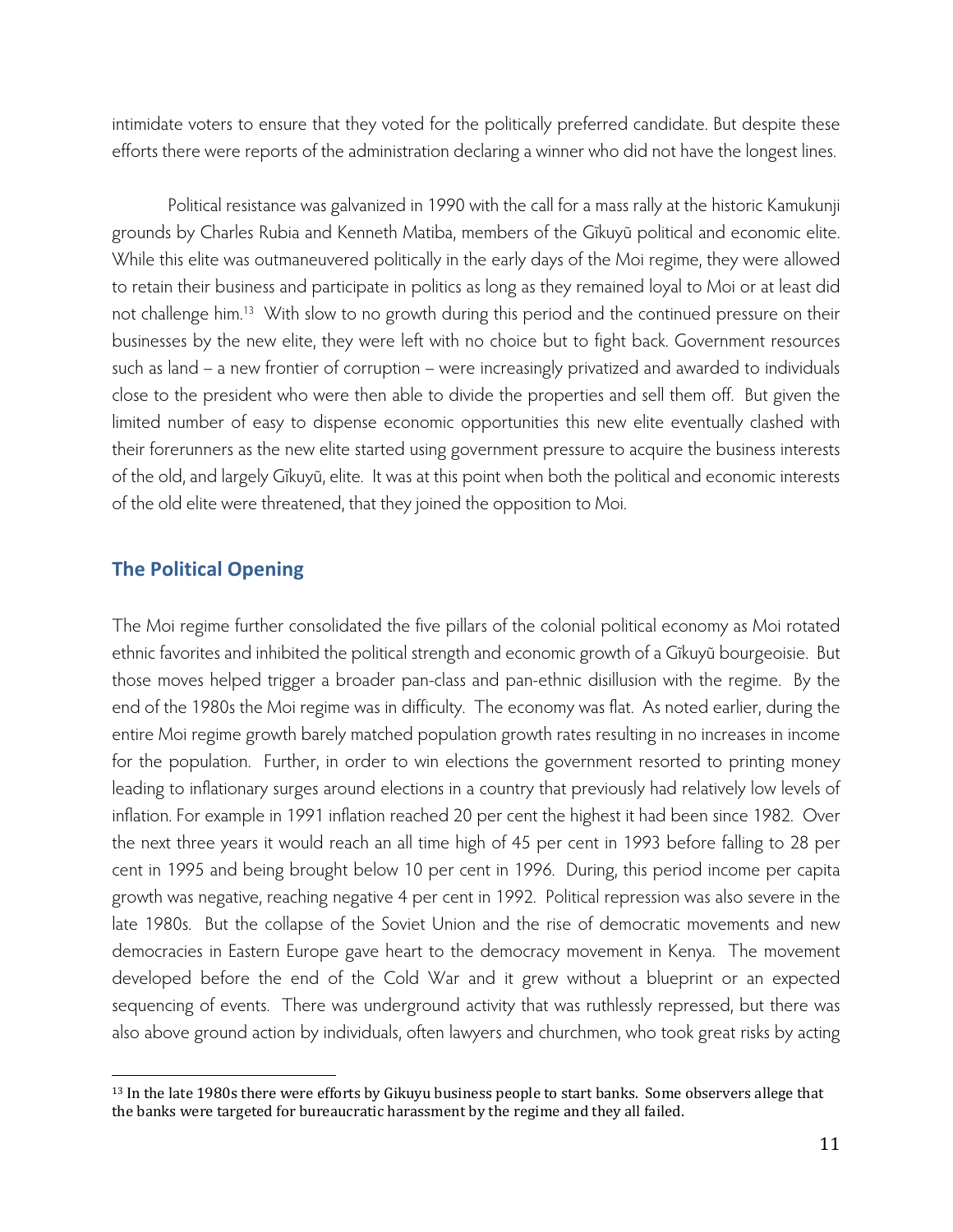in court cases and in the media. This activity was followed by public rallies that were crucial to gaining a popular constituency. The rallies often saw harassment by the state and repression that only brought on greater public support. Meanwhile post-Cold War donors looked at Kenya and President Moi in new ways. No longer was this authoritarian regime vital to donor interests.<sup>14</sup> Donors could move from "hand wringing" over the perceived failures of the Moi regime – poor management of the economy, corruption, human rights abuses – to acting on them. In late November 1991, the Paris Group of donors said that economic and governance reforms were necessary if \$350 million in new aid would be forthcoming.<sup>15</sup> This came in the year when for the first time since 1970 the economy had a negative rate of growth. Moi soon pushed through Parliament the lifting of Section 2A of the constitution. The de jure one-party state was no more. Parties were formed, and civil society organizations expanded in number. Multi-party electoral competition was at hand.

Multiparty elections bore high expectations. Transparency and accountability were expected to arrive more or less in tandem in the train of democratic electoral practice. The dominant theory of democratization and reform in Kenya went something like this: broad-based reform – transparency and accountability – would emerge due to a combination of competitive multiparty elections, neoliberal economic reforms celebrating markets with curbs on ineffective state intrusions into market activity, a vigorous civil society, and a supportive donor environment. There were regular elections (1992, 1997, 2002, and 2007) with each of the first three fairer than the prior one, as well as a 2005 constitutional referendum on a draft favored by President Kibaki that was defeated. Regime misbehavior before and during elections also receded over time – misbehavior such as regime candidate dominance of media time, harassment of reporters, use of regime money in elections, use of the provincial administration to "encourage" certain results, and cancelation of opposition meetings and arrests of leaders for various alleged misdeeds. Prior to the 2007 election the Electoral Commission also gained considerable independence from the executive and citizens put more faith in it.

Although research elsewhere in Africa suggests that the very fact of repeated elections gradually consolidates democracy, (Lindberg 2006) foul play in the conduct of the 2007 election

<sup>14</sup> The Somalia crisis and aftermath along with the August 1998 bombing of the U.S. Embassies in Nairobi and Dar es Salaam,, the post 9/11 U.S. declaration of the global war against terrorism, and the creation of the African Command and the flow of considerable U.S. military aid to Kenya, has created a new situation. Kenya is now seen, in terms somewhat analogous to the Cold War era, as vital to U.S. interests. Whether the growing de facto aid alliance with Kenyan security forces will affect Kenyan politics and political alignments, and compromise democratic practice remains to be seen. Tensions have risen between the Kibaki regime and Muslims in recent years. (Bachman and Honke 2010)

<sup>15</sup> Multiparty elections were not a priority for the donors at this meeting and they were not mentioned in the communiqué of the Paris meeting. The priority concerns for the donors were economic reforms. (Press 2006: 126‐127) Donors had leverage. In 1990 donor aid amounted to nearly 30% of the Kenyan budget. (Throup and Hornsby 1998)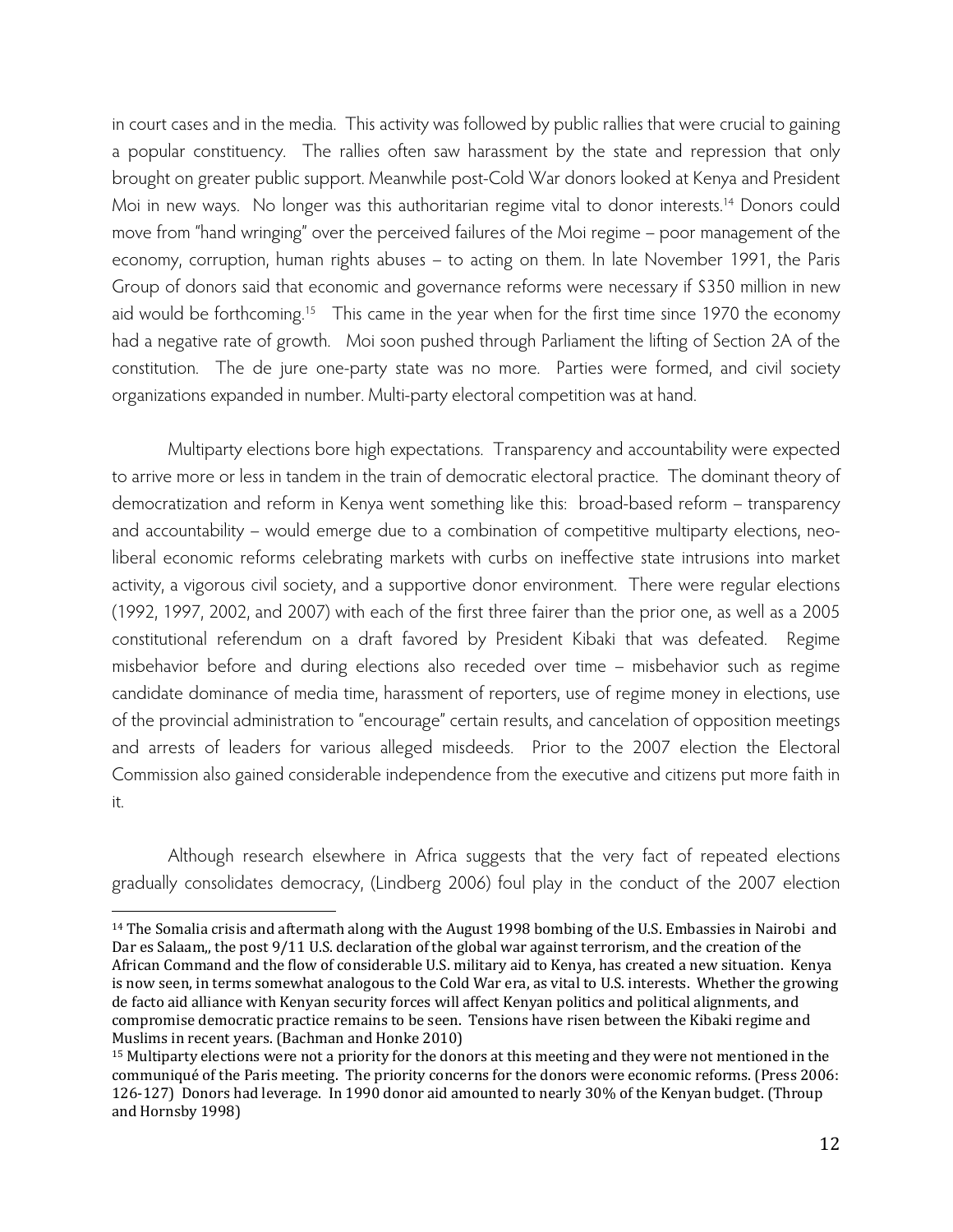triggered severe violence with about 1300 fatalities and with over 300,000 people driven from their homes, and threatened the existence of the state. Upending the election was a project of a segment of the political class and particularly those around President Kibaki. Key players intended to win at almost any cost – a clear indication that despite a string of somewhat improved electoral exercises, mistrust was rife, and democracy was not the only game in town. (Gĩthĩnji and Holmquist 2008; Kanyinga and Okello 2010; Republic of Kenya 2008) The violence also signaled that electoral democracy and transparency flowing from it were not sufficient to bind up the severe divisions of the nation. (Branch, Cheeseman & Gardner 2010; Gĩthĩnji and Holmquist 2009) Impunity in corruption and regarding encouragement of violence was complete, while the social wounds of inequality and poverty remained. No members of the political class were prosecuted for the various instances of electoral related violence in 1992, 1997 and 2007/8<sup>16</sup>, nor was any member of this class successfully prosecuted for the various financial transgressions such as the Goldenberg and Anglo-Leasing financial scandals. Transparency did not yield accountability.

#### **Political Classes and Political Parties**

Once the political system opened up a crucial question for the future of transparency and accountability was the relation of the political class to citizens. The parts of the reform that involved transparency began to stick. The freer press exposed one scandal after another and citizens often anonymously informed sympathetic members of parliament of scandals occurring in their places of work. However ensuring accountability for these misdoings would depend upon the nature of constituencies built to press for it. When members of the political elite were exposed as participating in scandals they often hid behind their kinsmen claiming that their political enemies were out to get them because they came from such and such community. Much like after independence, the political class divided as the political system opened. The coming of multi party elections heightened the use of ethnicity by members of the political class as a consequence of competition for public office and their efforts to find supporters.<sup>17</sup> Moi in opposing the reforms cynically argued that Africans were not ready for multi-party systems because the parties would be basically "tribal". Often using violence and sometimes carrots to lure some politicians he created the conditions to make this a self-fulfilling

<sup>16</sup> This is despite the comprehensive reports by the Akiwumi and Kiliku commissions with respect to 1992 and 1997. Some of those suspected with being behind the post election violence of 2007/08 have been named by the ICC. However the section of the government loyal to Kibaki along with rebels from the Odinga section have rallied to their aid, and the President via the Vice President has lobbied the African Union to support him in shifting any trials from the Hague to Kenya under the guise that the judiciary in Kenya is being reformed and is able to handle the cases. Critics have pointed out that powerful individuals are unlikely to be held accountable by the Kenyan judiciary which has no history of standing up to the political class. <sup>17</sup> Opening up the political system, the Moi regime's production of a violent political context by sponsoring ethnic clashes, and the process scattering the opposition as politicians competed against each other for office, made it difficult for anti-Moi sentiment to congeal politically. Moi may have bought himself more years in office by opening up the political system rather relying on a rejectionist stand.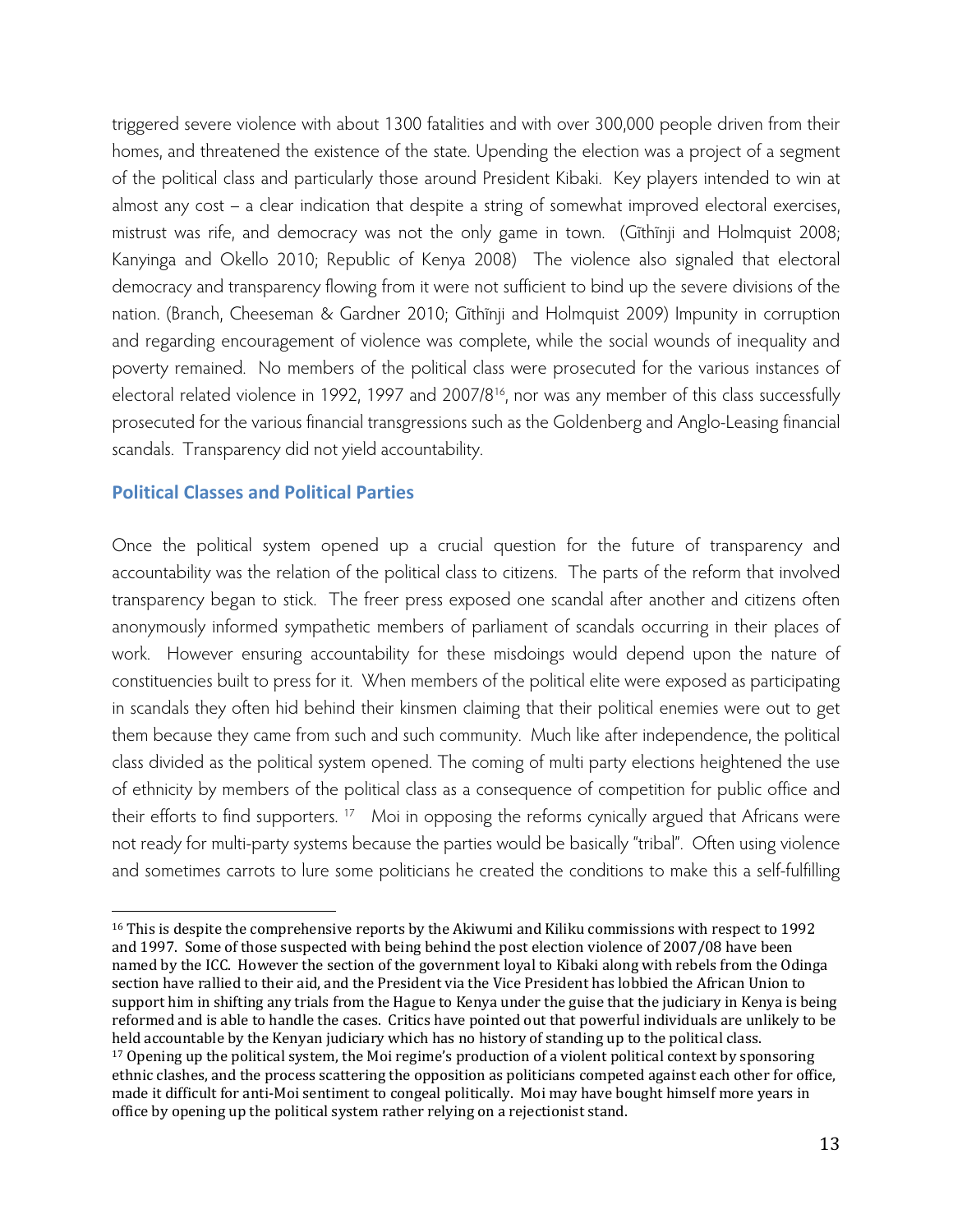prophecy. Political violence seemed to expand between elections as state violence was privatized and youth gangs become militias for political hire. (Branch and Cheeseman 2010; Kagwanja 2006; Katumanga 2010 (a and b); Mueller 2008 and 2011) State sanctioned ethnic cleansing occurred before and after the 1992 and 1997 elections. The incentive was to chase out members, who were also voters, of ethnic communities suspected of opposing Moi, and then allowing the newly vacant land to be used as a reward for regime supporters. In reaction a process of "political involution" ensued. Rather than people uniting across historical divisions to resist a predator state, growing mistrust across ethnic lines – a partial product of the violence – forced people into ethnic identities for safety.

After over two decades of increasingly illegimate single party rule, coupled with the limited historical life span of political parties during the late colonial struggle, when party competition was suddenly declared there were few cherished national party memories that might bring parties rooted in the population back to life.<sup>18</sup> The parties created in the early 1990s had no historical organizational roots. With the exception of the original Forum for the Restoration of Democracy (FORD) the major parties were created as vehicles for their leaders to compete for office or to leverage their control over an ethnic block for access to some power, normally in the form of a cabinet appointment. Where they gained popularity they did so largely under the umbrella of ethno-regional sentiments. None of the new parties had a national reach apart from momentary coalitions of ethnic leaders. The consequence was that Kenya's political parties were not vehicles for accountability. They rarely mobilized constituencies over important social and economic questions and as result they did not deepen democracy or nurture a reform culture. (Elishcher 2010; Mutua 2009:3; Oloo 2007 and 2010)

Despite the legal and political reforms that occurred from 1991 on, impunity reigned for the political class. Old and new laws were on the books and formal institutions existed, but they were weak and quarantined. Many of these initiatives came from donors, and although there was usually support among the managerial entrepreneurial class (MEC) and civil society organizations, effective broader constituencies were not developed through political party programs or independent popular organizations. Hence the reforms were hostage to political class machinations. The fortunes of reform policy and institutions have everything to do with the strength of specific constituencies of support. If the beneficiaries are not powerful – if they are not in a position to enforce accountability on the powerful, and if the leadership – usually of the upper reaches of the middle class – do not find it in their interest, and lack the capacity, to lead and organize an accountability constituency, reform policy and the reform institutions do not take effect. For the constituency of the reforms to be strong

.

<sup>&</sup>lt;sup>18</sup> When South American political systems opened up in the 1980s and 1990s many historical parties baring a variety of ideologies sprang back to life after disappearing during years of repression. Kenya lacked that history.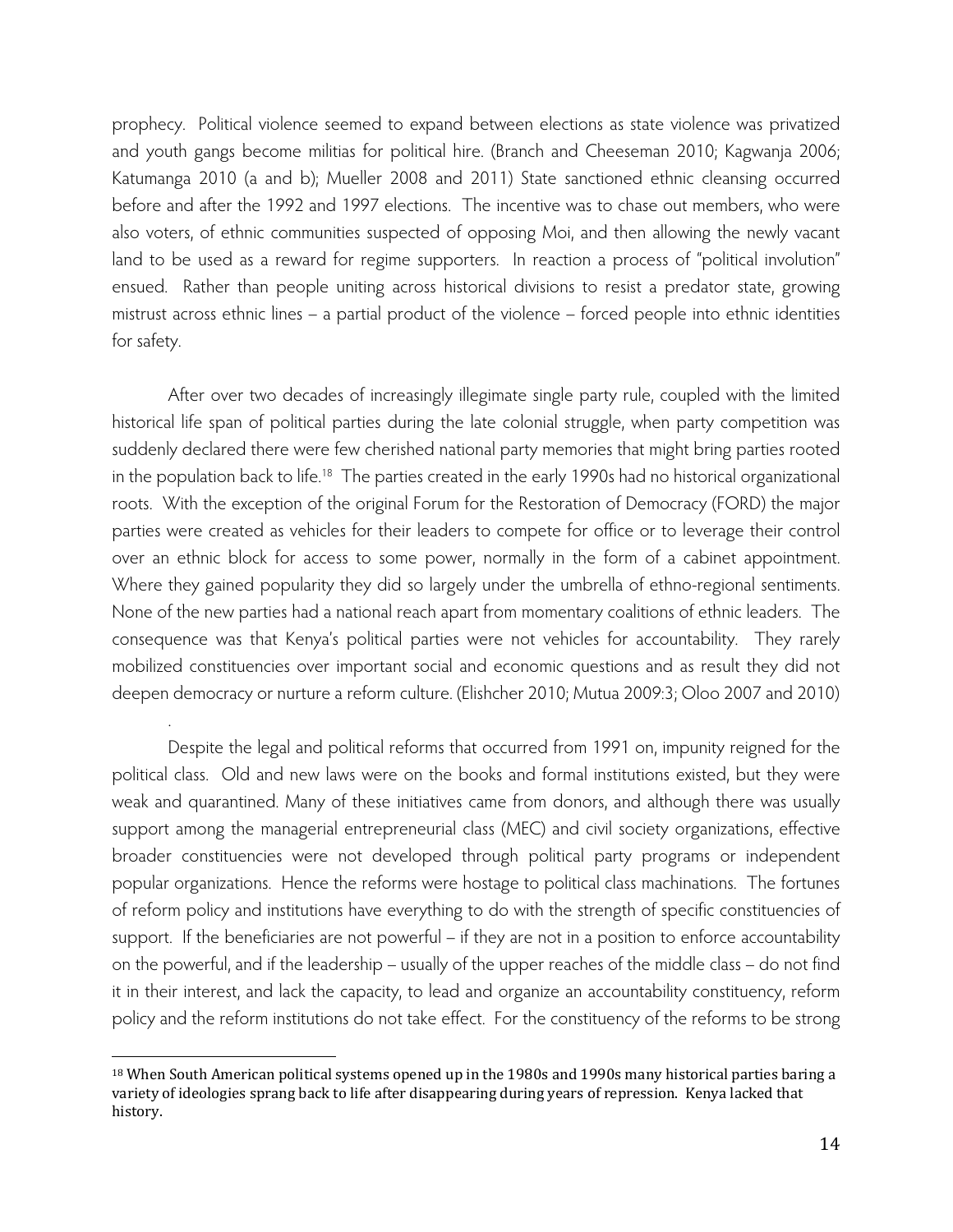enough to take on the elite it must also, of necessity, be national if it is to be effective. Kenya's historical political economy, we have argued, has largely not provided that constituency. The "national" is notable by its ephemeral nature.

#### **Civil Society**

Political analysts expected a lot from civil society when multiparty elections came into being. With the coming of democracy civil society was to act as a watchdog and a check on executive power. It was also expected to encourage broad-based reform, mediate between state and society and, most important of all if usually unsaid, civil society was to represent society as a whole. But society in Kenya was deeply divided along ethnic and class lines and those divisions were reproduced by members of the political class who did not wish to see the development of power out of civil society that might create national constituencies for their accountability. Ethnic divisions and fears were also a product of competition for office among the political class. (Ngunyi 1996:277-273) Civil society divisions reflected societal divisions that, in turn, compromised the ability of civil society to exert accountability power at the national level.

Civil society was also hampered by its own origins in two particular ways. First, civil society was dependent upon donor funding and in subtle ways became as responsible to donors and their demands (as well as the demands of funding cycles) as to the demands of Kenyans they were 'representing'. Second, the rapid expansion of civil society itself had to do with bad economic conditions and the need for individuals to find remunerative employment. As the economy slowed down and the structural adjustment conditions against government hiring took their toll, many educated Kenyans found the creation of civil society organizations to be an effective self-employment mechanism. The result was that the Kenyan civil society, though large by any standard on the continent, was extremely heterogeneous and included well run professional organizations as well as the so called brief case NGOs.

The theory that the democratic form of rule would unleash forces of reform was true to a point. Some transparency reforms did "stick" and those included a relatively free press, new freedom to voice and organize including freedom to debate, criticize, and offer policy suggestions. The 1990s saw a gradual opening to dissenting organizations, although the path was occasionally blocked by government harassment of particular organizations and persons, with refusals to register some organizations while others were de-registered. (Nasong'o 2007; Ndegwa 1996; Ngunyi 1996) Newspaper reporters were relatively free to report and interpret reality although they were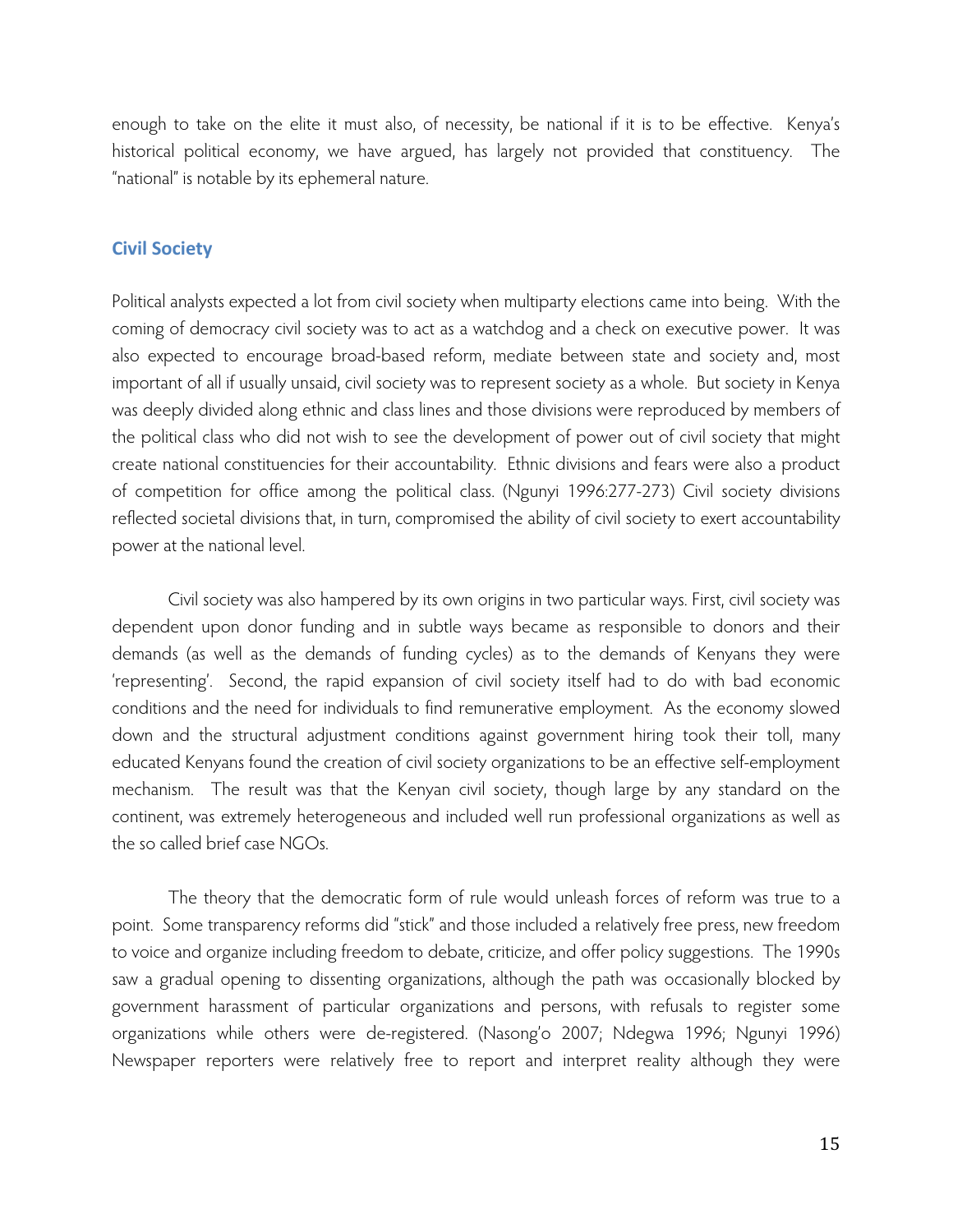sometimes harassed, while libel laws created great caution in the world of print.<sup>19</sup> But threatening telephone calls from State House to newspaper editors in the middle of the night that occurred in the 1980s, appear to have stopped. Also at an end was torture of political detainees in the basement and on the 24<sup>th</sup> floor of Nyayo House, a large government building on the end of downtown Nairobi. Transparency put in motion by multi-party elections helped create a quite vital collective public agenda long frozen by a hovering, censuring and repressive executive. In the early 1990s anecdotes were frequently told of copies of government documents mysteriously turning up in the Parliamentary boxes of MPs detailing fraudulent activity on the part of government officials. The political opening meant that, in an unprecedented fashion, people came to know what was going on in their political world.

Reform optimism missed an understanding of the political forces that brought on some reforms but not others. Transparency was thought to be necessary and coterminous with accountability. Yet transparency alone was not enough to bring on accountability. At the national level effective accountability of elected and appointed officials to the letter of the law was not at hand. But the local level was a different matter. Indeed even under the prior one-party electoral system, elections were a means by which a local accountability was encouraged.<sup>20</sup> This was evident in the Harambee movement that was quite popular especially in earlier post-colonial days. It set up a dynamic where citizens, in effect, said to elected officials and aspirant leaders, that they would be evaluated politically on the basis of their ability to "bring development". That delivery required interventions with higher-level officials to channel resources to communities, and here we are speaking mainly of rural communities. Leaders were also expected to act as initiators and catalysts in the construction and maintenance of collective goods like secondary schools, health centers, village polytechnics, roads and bridges. Good performance – accountability to local project demands – was all but necessary for election.<sup>21</sup> (Holmquist 1984) There were, of course, other pressures for accountability including the delivery of private goods such as money for school fees, employment, and hospital costs. But while elections provided incentives for local collective and private good accountability, there was no advance of national level accountability.<sup>22</sup> Indeed the localism of project

 $19$  The fact of occasional out-of-control police is a worry. Extra-judicial police killings are quite common. In addition, threats of violence remain from unknown forces when dissidents challenge powerful political forces. Two leaders of a civil society group (the Oscar Foundation) were assassinated in broad daylight in the heart iof Nairobi, and it is alleged that over 30 individuals who gave testimony to organizations inquiring into the post-2007 violence had to flee the country for safety.

<sup>&</sup>lt;sup>20</sup> This practice was evident in the colonial era in the form of demands for more education and education of a particular kind in the form of Kikuyu Independent Schools. The development of a primary school infrastructure usually came through popular initiation and participation.

<sup>21</sup> Staffan Lindberg (2010) shows a similar pattern of local accountability in Ghana.

<sup>22</sup> Kenyatta saw Harambee as a way of turning the political class away from national level issues and down to the local level. The move found popular approval that was gradually undermined in the late Kenyatta era and especially in the Moi presidency as "big men", and the President in particular, used the provincial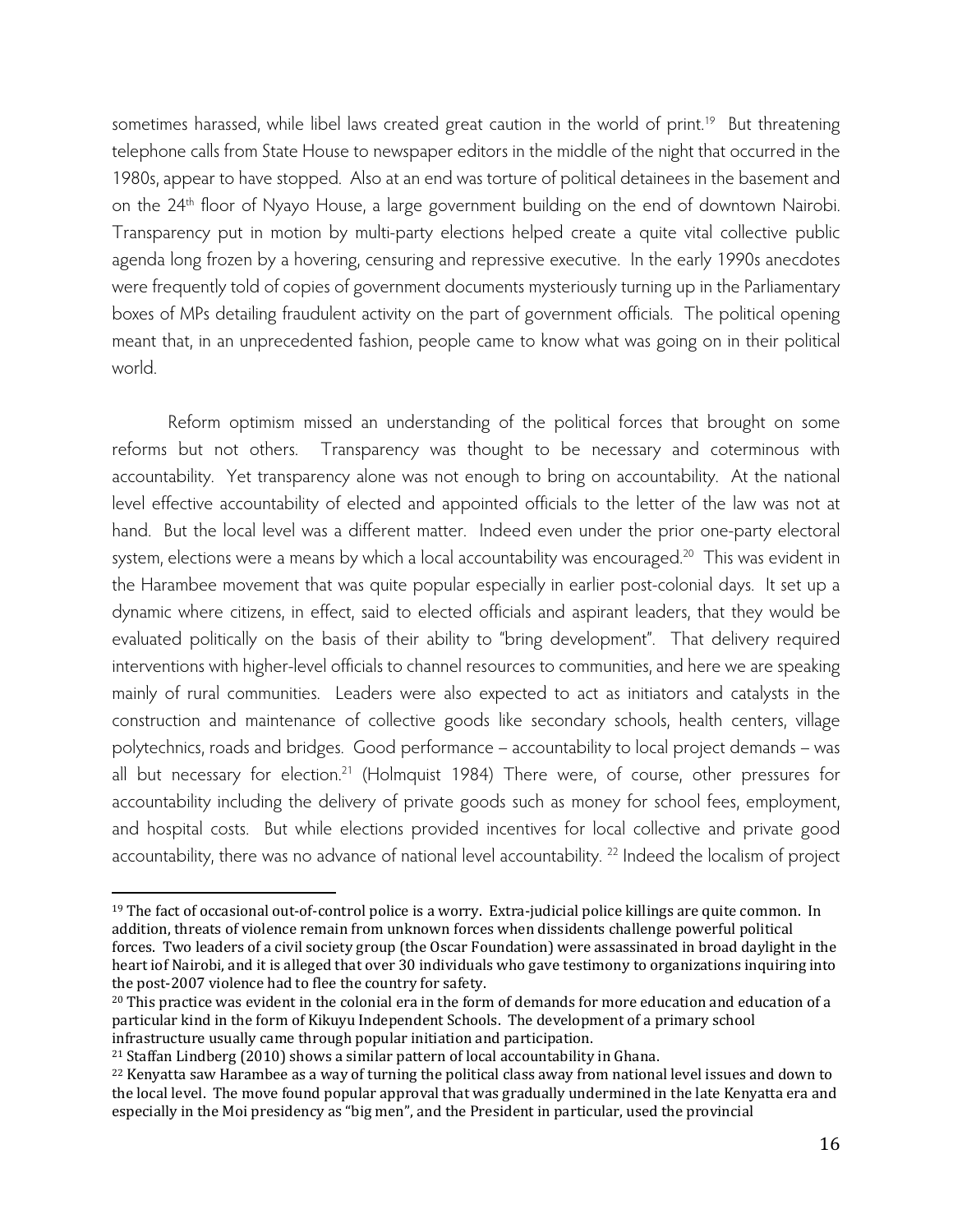development offered the political class a convenient means of gaining a modicum of popularity while avoiding issues surrounding their own national level accountability. Further, the cost of this local level accountability was often mitigated by the relationship between the politician and state house. Where a friend of State House was thrown out of office, they would often land softly in a well paying job either as a chairperson of a parastatal board or as a managing director of a state corporation.

Civil society leadership did, however, successfully define a new collective public agenda (demands for a new constitution; women's rights; children's rights; anti-corruption; the hazards of ethnic antagonism, etc.) and in the process helped create unprecedented public policy debate, if only limited policy results. The leadership pressed for reforms, and expanded and consolidated practices that had a particular appeal to them as professionals. They wanted the relative freedom to speak, organize, and practice their skills as lawyers, academics, religious leaders, and sometimes as business people although the latter were very cautious as some had state contracts while others wanted them. (Holmquist 2002; Knighton 2009; Mutua 2009b: 2; Sabar 2002) The ideology of the political left all but disappeared among this cadre. The language of legal rights and the call for democracy replaced the call for socialism as the major ideology of dissent. The rights ideology and the prominence of civil society in reform efforts also found favor with donors to the point that human rights civil society organizations became intellectually dependent upon donors and a western model of rights protections. (Mutua 2009b) Donor funding also meant that neo-liberal ideology tended to trump the socio-economic issues that were central to many Kenyans. (Kanyinga 2009)

The domination of the reform movement by the discourse of legal rights was also due to the particular historical conjuncture. At the global level donors were more comfortable with this discourse as it suggested duplicating the historical experience of their own societies.<sup>23</sup> Great effort was put into crafting laws and getting them passed. It was assumed that laws and the institutions they embraced, would translate almost automatically into real implementation and accountability. Initially, and particularly among the exile groups, opposition organizing took place at two levels. There were attempts to organize political and armed resistance like Mwakenya while at the same time create distance between the Moi regime and the donors via the publication of information on human rights abuses. But the collapse of the Soviet Union and other attempts at socialism made radical change a harder sell. The changing world circumstances and particularly the need to appear as a reasonable law abiding government, plus the favorable response that Moi received when he released all detainees in 1979, led the regime to attempt to suppress dissent through ostensibly legal means and

<u> 1989 - Andrea Santa Andrea Andrea Andrea Andrea Andrea Andrea Andrea Andrea Andrea Andrea Andrea Andrea Andr</u>

administration to levy a virtual regressive tax on project contributions in localities (as opposed to usual locally generated progressive tax in early post-colonial years) to raise funds for "giving" by notables in huge public rallies. The rallies became opportunities for them to display power and wealth while undermining local initiative and leverage. (Holmquist 1984; Transparency International 2001)

<sup>&</sup>lt;sup>23</sup> Whether donor understanding of their historical experience was accurate is another question.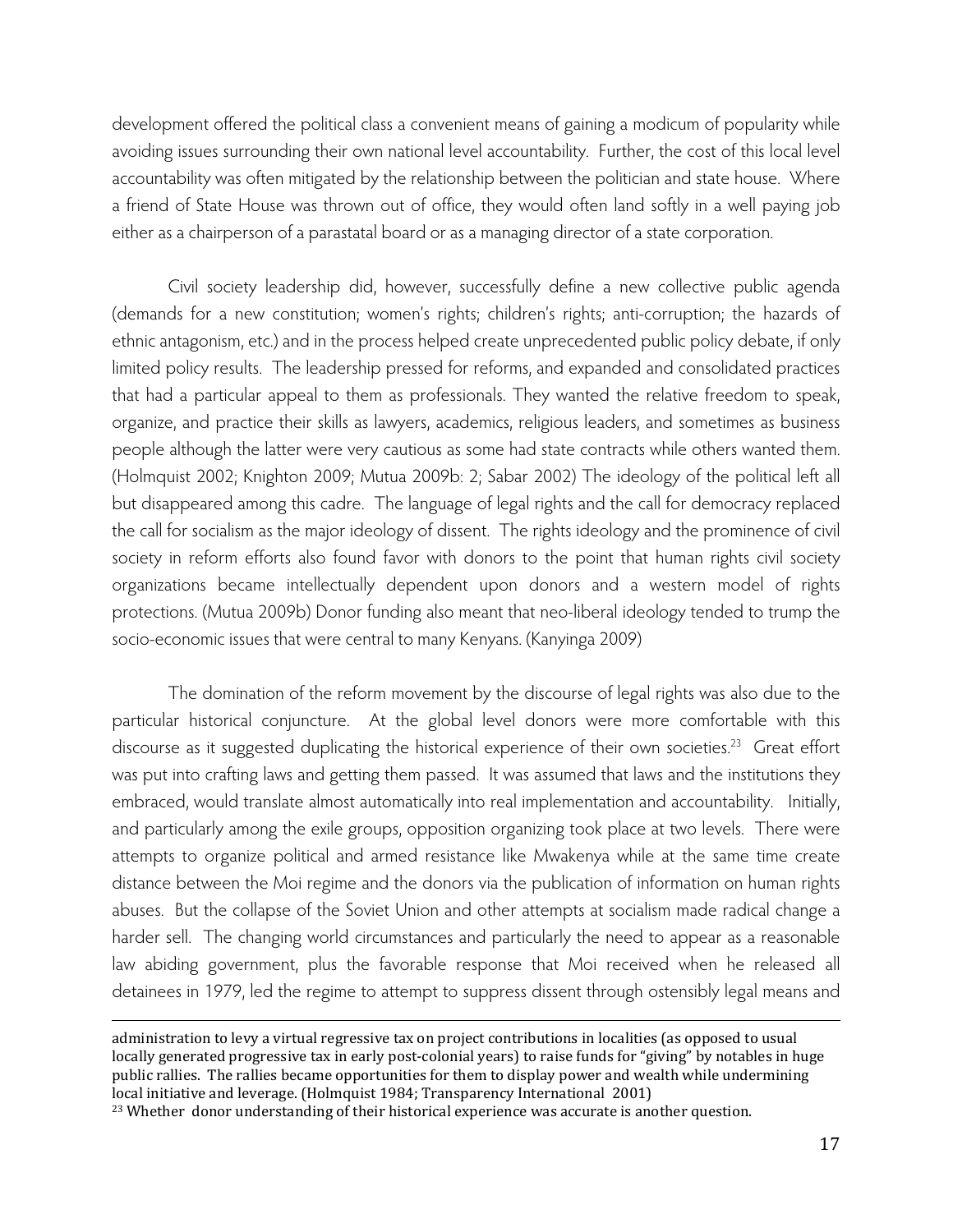the courts. This was novel. The Kenyatta regime had depended on both detention and assassination to keep opponents in check and out of the way, but now times were different. The use of courts had an unintended consequence. Brave lawyers now had a stage to argue for their clients. When the regime realized this, it was forced to go after the lawyers. This radicalized the law profession as lawyers were no longer defending abstract rights but rather their very ability to work and practice their craft. With this radicalization the lawyers and the law society moved to the front of the civil society caravan and became extremely important in shaping the agenda for civil society. As one would expect an agenda set driven by lawyers would focus on the law itself as the problem and not the more abstract idea of the law being a social contract with the population and needing their consent as well as support for implementation.

With notable exceptions, reforms other than civil rights and the rule of law held less interest for most civil society leadership, namely issues focused upon the material interests of the poor and hence policy dealing with poverty – especially land reform – and equity. Yet these were the very policies if implemented correctly may have had a chance at creating a national constituency and solidifying the nation and thus giving a backbone to the legal reforms. (Gĩthĩnji 2010) Many key persons in civil society supported efforts to end political class impunity, but while they were instrumental to making abuses more transparent, they lacked the institutional capacity or will to mobilize national popular opinion to effectively reign in abuses via formal institutions of state that were failing "to work".

For all the celebration of civil society there was little attention given to the question of how deeply the wider society was enmeshed in formal civil society institutions. But as time passed it became clear that civil society was often a "zone apart" because of its largely urban base, the absence of mass-membership, its dependence on donor funding, its tenuous link to popular organizations, its frequent project – as opposed to broad policy – focus, its rights-based as opposed to material based emphasis and, the extreme diversity of focus within the category of civil society ranging from professionally led urban groups to spontaneous actions in neighborhoods and communities and a variety of action and organizations that rise and fall without gaining the attention of observers.<sup>24</sup> (Maina 1998) Kenyan civil society involved organizations operating in several different sectors ranging from religious promotion to progressive community-based organizations.<sup>25</sup> There was little linkage

<sup>&</sup>lt;sup>24</sup> Many civil society organizations have tried to develop rural footholds, but it is not clear that popular organizations advocating accountability agendas have emerged. (Orvis 2003) A study in a low income area of Nairobi suggests that participation in civic education has not generated autonomous citizen political activity. (Bodewes 2010)

<sup>&</sup>lt;sup>25</sup> The Bunge la Wananchi is one of the progressive community-based organizations. It has gained a degree of visibility in public discourse, but although it has had very limited national impact, the potential is signaled by the fact that the state takes them seriously enough to harass them. (Kimari and Rasmusson 2010)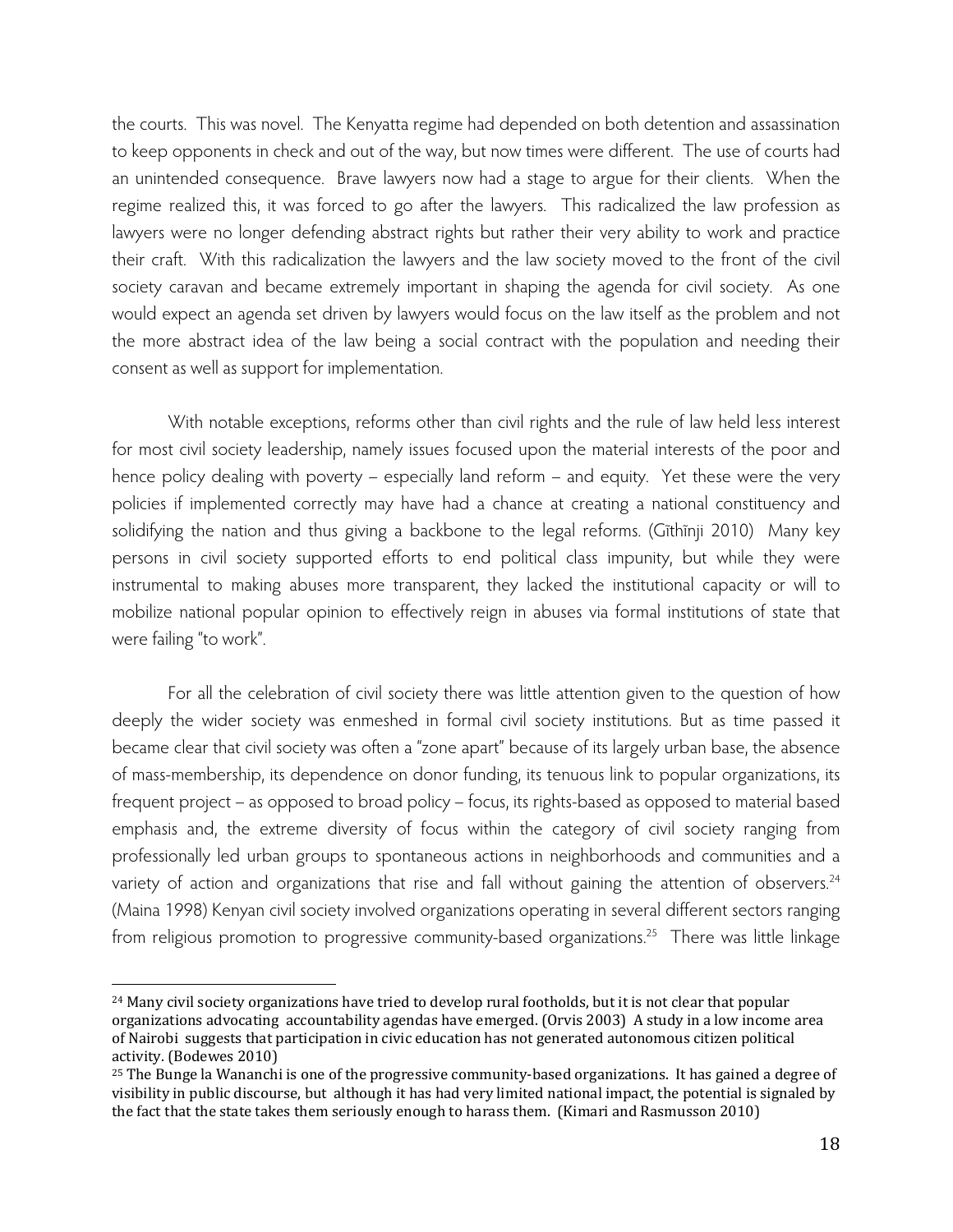among the groups in different sectors which undoubtedly compromised their collective and national impact should they agree on a common agenda. In addition, each sector embraced organizations that became prominent in politics at different points in time. For example, in the period 1993 – 1997 democracy/governance organizations were in the forefront of agitation for a new constitution, but after 1997 much of that drive and unity faded as constitutional action – really inaction – moved into formal state institutions.

The 2002 Kibaki election enhanced a process that began in the early 1990s and marked a shift of state relations with civil society. These relations gradually grew more comfortable.<sup>26</sup> In the early 1990s, even after the political opening, civil servants took a risk if they entered into formal, or sometimes even informal, discussions with civil society representatives. Civil servants were careful to check the daily newspapers and radio news reports of what President Moi happened to be saying because "road-side" policy-making was the real policy. But as the public agenda opened up in the 1990s, and perhaps as the regime realized that it could survive in the multiparty electoral format, relations between government and civil society gradually improved. The election of Kibaki – dubbed at the time a reform election – moved that process further along. Some civil society organizations and leaders joined the Kibaki campaign and in the aftermath of election victory relations between the state and civil society further thawed. (Mutua 2008) Relations moved from face-off to dialogue, and even to a degree of real integration as civil society personnel were brought into some policy-making forums, and effectively gaining a seat at the table.<sup>27</sup> (Brass 2010) It is far from clear, however, that the more comfortable relations between state and civil society mark the likelihood of greater accountability in the future.

We have argued above that civil society, which was often treated as representative of the society as a whole, was unable to advance the complete reform agenda. While its efforts were key to the creation of laws against corruption and those that opened up the political space and resulted in transparency, because it was not actually representative of the nation these laws did not result in accountability. The reasons for this are varied. First, civil society effectiveness was limited by its lack of a mass base and by internal divisions that reflected divisions in the wider society. Second, the above was compounded by the fact that in the slow economy characteristic of the Moi era, civil society organizations became a jobs program attracting both those truly committed to the social causes that the organizations advocated as well as those that just wanted a decent job. Three, the lead by the legal fraternity led to a focus on the law itself rather than the social and political organization needed

<sup>&</sup>lt;sup>26</sup> Stephen Ndegwa (1996) discusses the pained negotiations surrounding the NGO Act of 1992 in which the state only grudgingly allowed civil society autonomy.

<sup>&</sup>lt;sup>27</sup> Gyimah Boadi (2004) argues that a similar pattern has occurred elsewhere in Africa, a process he calls "complex engagement".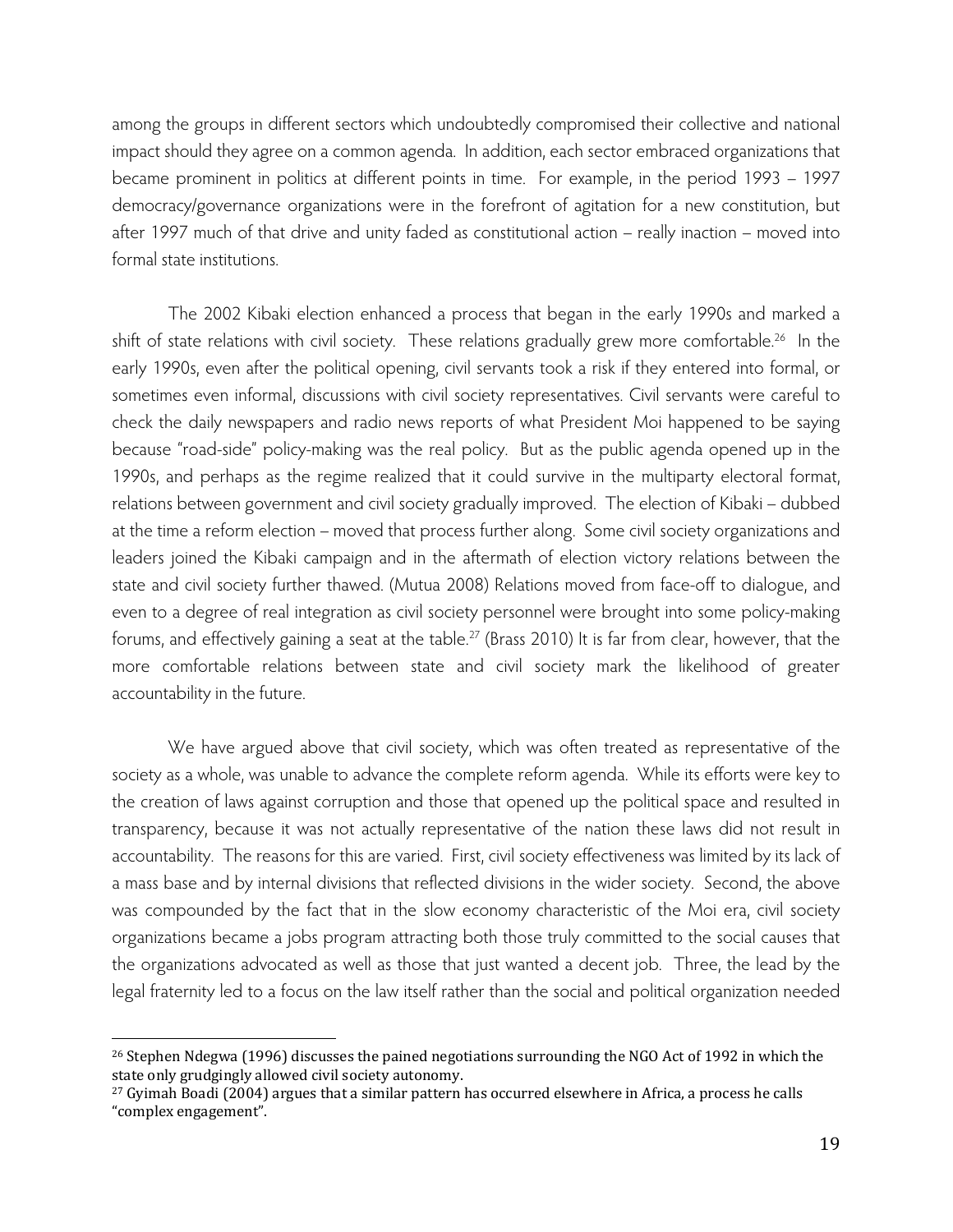to sustain any reform process. Lastly, the role of the donors as the major funders of civil society initiatives, further focused the changes on a rights and a legalistic approach rather than on social mobilization. The donor connection also tended to encourage the importation whole cloth of ideas rather than the construction from the ground up of laws and institutions that took the Kenyan political economy into account. In the next section we turn in more detail to the role played by donors.

#### **The Donors**

To the late 1980s, donors were not in pursuit of reform in Kenya so much as trying to create a strong, legitimate and predictable Cold War ally in the wider Eastern Africa region. Western aid to the Moi regime was considerable although there was hand wringing among donors because the Moi regime abused human rights and was saying "yes" to neo-liberal economic reforms – stabilization and privatization especially – only to dodge serious follow through. An examination of the trend in aid bears out the shifting donor and aid regimes In Chart 1 we present measures of Net Official Assistance and Official aid received both in total terms and per capita terms. In Chart 2 we present Net ODA as a percentage of Gross National Income.

A number of trends can be observed from these two charts. The first is that foreign aid went up substantially during the first half of Moi's reign by all three measures. During the Kenyatta era with the exception of 1965 and the year in which he dies, 1978, aid was never above a total of \$600 million or \$45 per capita. During the early days of Moi's regime there was a substantial increase in aid, with the total moving from just below \$800 million in 1978 to around \$1.3 billion in 1982. After a small fall post the attempted coup of 1982 aid rose rapidly to its high of over \$1.8 billion in 1990<sup>28</sup> and remained at this level before falling to approximately \$1.3 billion in 1993. We should note that the period when the Moi government received most aid was the same period of the *mlolongo* elections when the government was at its repressive worst. In per capita terms the aid reached a high of \$80 in 1990, an over 90 per cent increase from the highest years under Kenyatta. Post 1991 as the donors got tired of the stop and go efforts with economic reforms and gained more policy flexibility with the collapse of the Soviet Union, aid fell dramatically to a low of around \$600 million in total but much lower in per capita terms from prior years because of the increase in population. During the Kibaki era while aid total amounts have somewhat recovered reaching \$ 1.4 billion in 2007 and 2008, they are smaller in per capita terms and as a per cent of GNI than during any other period.

<sup>&</sup>lt;sup>28</sup> Aid remained above \$1.8 Billion in 1991 a year when the economy recorded a negative growth rate of 0.7 per cent. One wonders what the growth rate would have been without this massive amount of aid which was approximately 14 per cent of GNI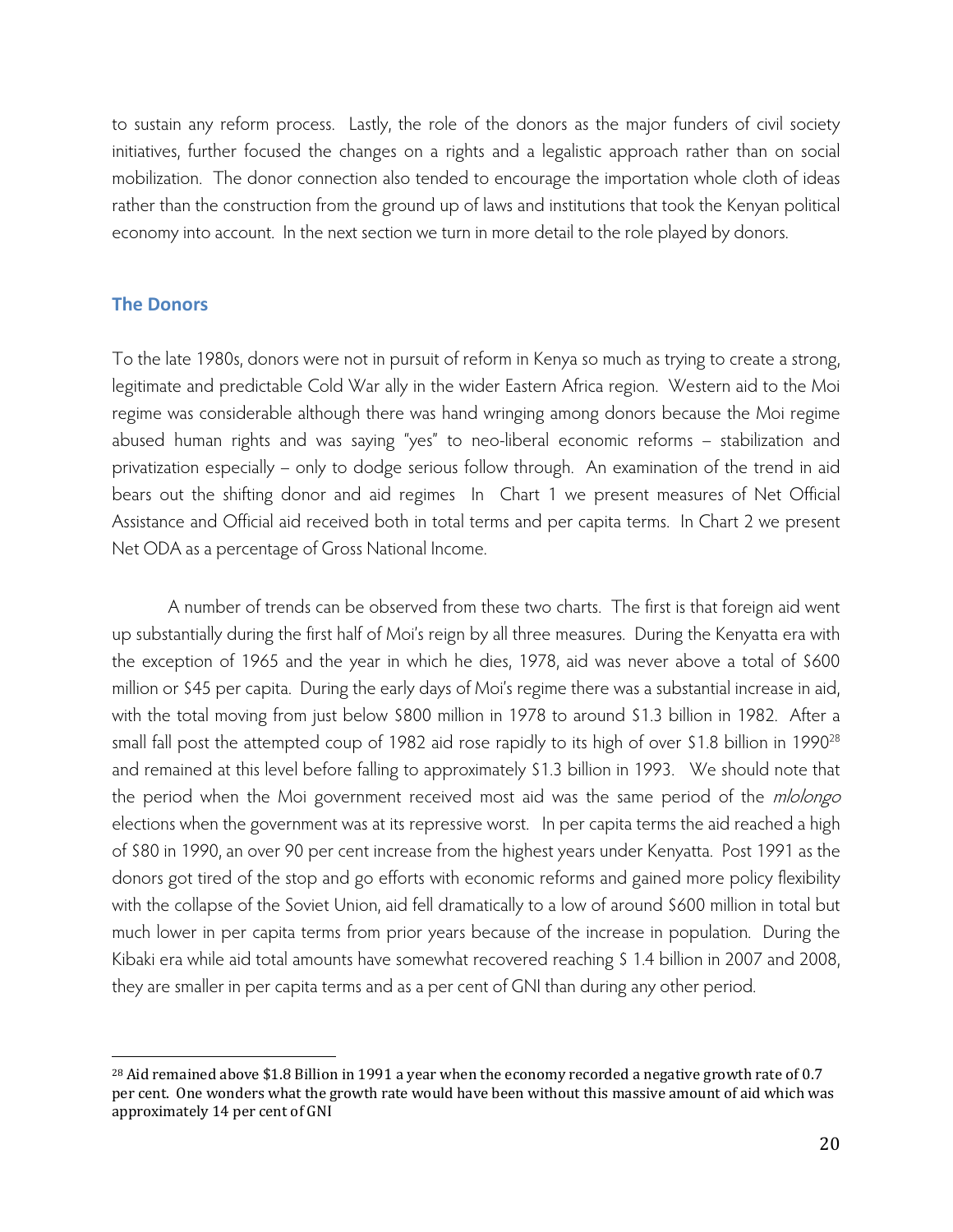

Chart 1: Net Official Assistance and Official aid received in constant \$ (2008)

Source: World Development Indicators Database, World Bank

#### Chart 2: Net ODA as Per Cent of GNI



Source: World Development Indicators Database, World Bank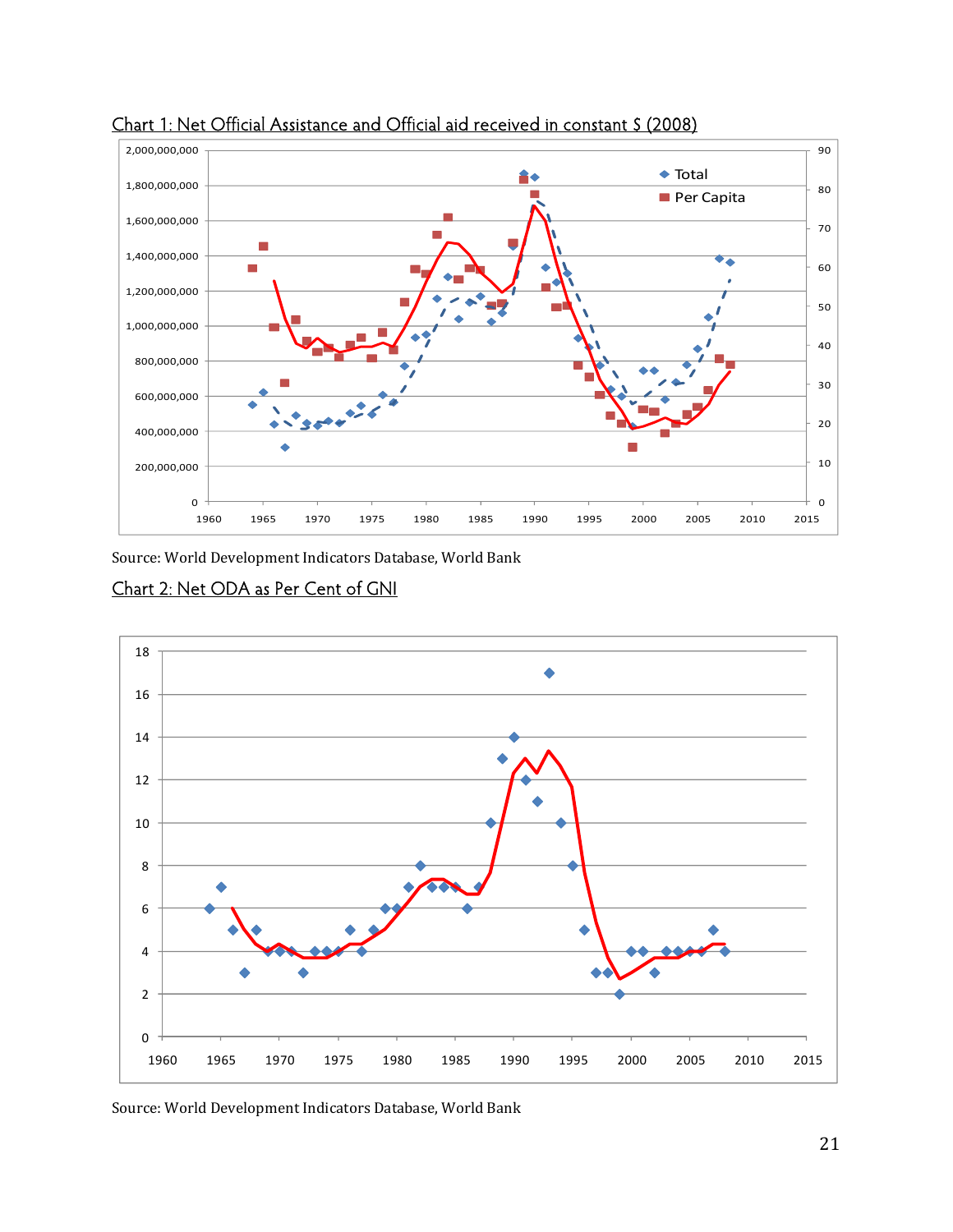Apart from the shift in the volume of aid there was also a shift in donors. This shift in donors we would argue dampened the demands for accountability as stability and Kenya's geo-political position became more important. In appendix chart 1 and 2 we present data on aid flows from bilateral donors belonging to the Development Assistance Committee (DAC). As is clear from appendix chart 1 the DAC funding accounts for over 80 per cent of aid with the exception of the period 1989-98, when the IMF/WB provided a bigger portion of the funding. In appendix chart 2 and 3 we present the shares of all the DAC members from 1964 to 2008. In chart 2 for clarity of exposition we have summed together the Benelux and Nordic countries, and grouped the minor European donors together. A full listing of the groups can be found in the appendix. A couple of shifts are worth noting. The most important being the growing dependence on USA aid during the early and late parts of the Moi regime. At independence the US was the distant second largest donor after the UK which provided over 90 per cent of aid. During the Kenyatta regime the USA and UK shares of total aid decreased from close to 100 per cent of all aid in 1964 to about 25 per cent in 1978. After the death of Kenyatta, we see a huge increase in USA aid that lasted until 1985, after which it decreases to 1996. It is around this time that total aid was falling (see charts 1 and 2 above). Since the share of the USA aid increased it means its total volume was increasing or at least not falling as fast as other countries. The share that the USA gained in this period was at the expense of particularly the Nordic and Benelux countries, which after increasing their share from independence saw their shares drop both to the USA and Japan. Given the very different set of interests and approaches between these donors one would expect to see a difference in the degree of demands and follow through on the reform agenda. The Nordic and Benelux were more enthusiastic on reform and issues of equity than the USA which was more interested in regional stability and Kenya's role in it, as well as anti-communism in the early 1980s. Japan on the other hand tended to be silent on the "internal affairs" of a country.

As the Cold War was drawing to a close and there was an explosion of talk of democracy and protest in Eastern Europe. Kenyans increasingly protested above ground as they had previously been protesting below ground, while the call for democracy encouraged the formation of an inclusive panclass and pan-ethnic democracy movement. In November 1991, the Paris group of donors suspended aid to the Moi regime pending governance reforms. The move reflected donor frustration that Kenya's economy was weak, corruption was rampant, and the regime was illegitimate and repressive. There was an implicit understanding that while democracy may introduce a note of political uncertainty, future regimes were not likely to be worse caretakers of the economy, or less legitimate, than the current regime. From the donor point of view the end of the Cold War also meant that western democratic values could be advanced with little risk of negative strategic outcomes. Within two weeks of the Paris Group announcement Moi called an end to one-party rule. Political parties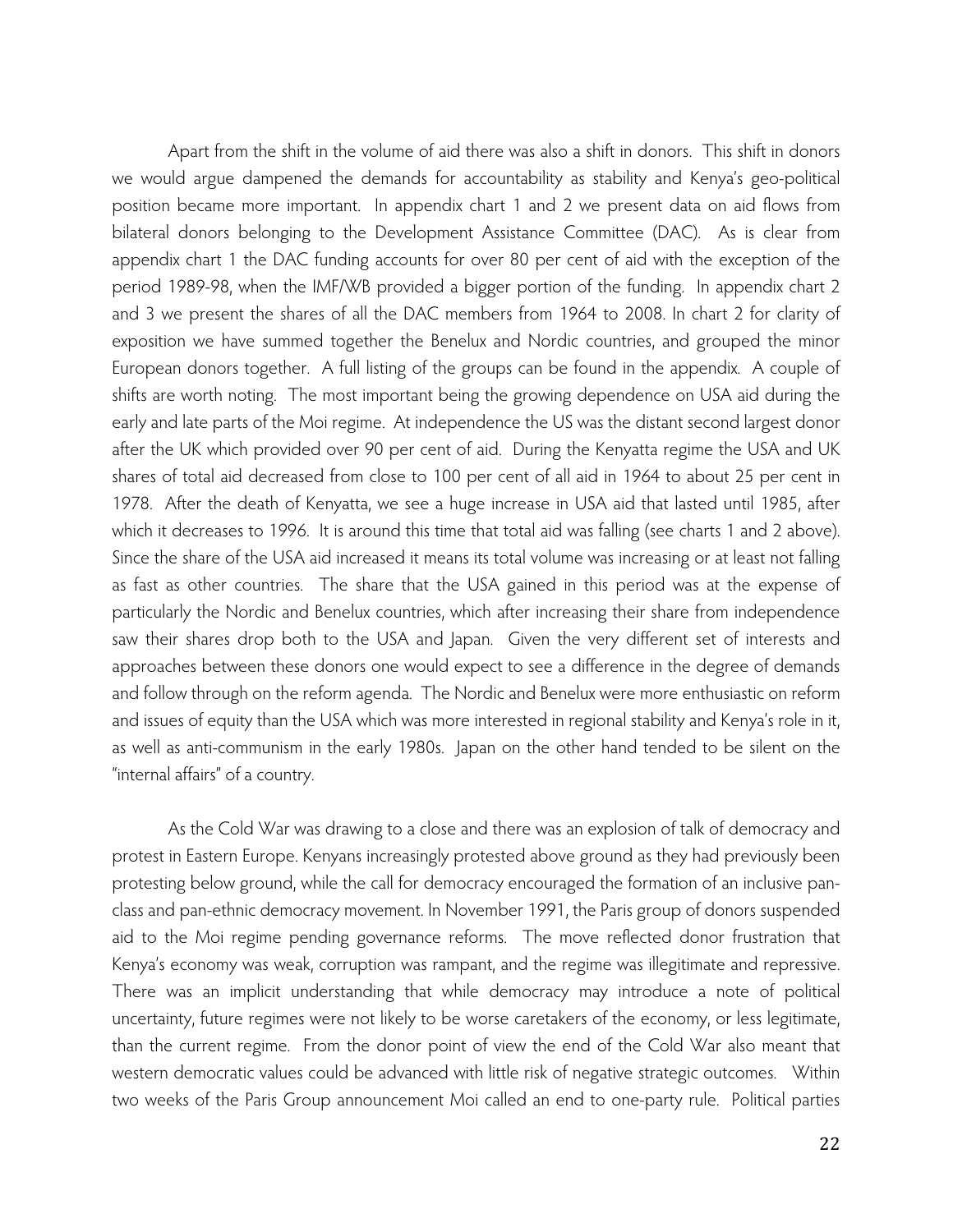could now be formed and civil society could organize, all of which generated pressure for less repression and for greater freedom of voice and organization. Some donors played prominent roles in support of leaders of the democracy movement, and there were donor attempts to help mediate divisions within the opposition. (Brown 2007) Some donors were also decidedly partisan in the struggle for multi-party elections and democratic infrastructure. As Moi feared, they were virtually a part of the political opposition. (Maina 1998)

In a 1992 major policy shift, the U.S. withdrew much of its aid to the Kenyan government, and instead aimed it toward civil society. (Press 2006; Brown 2007) But from 1992 to 1997 as donors talked up democratic reform, they tended to stand back from sanctions against poor regime reform performance. (Brown 2001 and 2007) Donors regularly met to discuss and monitor reform progress, but there were divisions and policy shifts among them, and maintaining Kenyan political stability became a growing concern for the U.S. This became obvious as civil society organizations led a popular movement for constitutional reform coming up to the 1997 election. Growing popular interest in the issue caught the attention of the political class, but politicians did not lead the constitutional reform movement. They were ambivalent about it. From the perspective of politicians, if their coalition's chances of assuming the powers of the president in the next elections were good, one might offer only tepid support for constitutional change that would almost certainly weaken the powers of the president. Those with limited short-term prospects might be more vigorous advocates of reform. The political class as a whole became more engaged with the issue only as the issue became more popular.

On the eve of the 1997 election, constitutional change was the major issue, and a progressive faction emerged in the movement that engaged the population in a fundamental manner. But reform momentum threatened a crisis with a demonstration in July that lead to many deaths. (Mutunga 1999) The regime responded to the tension with a compromise intending to divide the political class – which it did – and from the regime perspective bring the issue into the more manageable arena of Parliament. Donors applauded the regime move. In conversation donors sometimes alleged that civil society leadership was borderline irresponsible when it encouraged popular demonstrations that may get out of control.<sup>29</sup> Some reforms were brought on and fears of a "political meltdown" did not materialize. After the 1997 election the constitutional reform movement went into decline.

<sup>&</sup>lt;sup>29</sup> Civil society leadership discussed the question of order in demonstrations frequently. But it is clear that "people in the streets", the "African crowd," was central to most of the major reform efforts in Kenyan history – in protest ranging from opposition to settler power going back to the 1920s, the Land and Freedom Army, agitation for independence, and the 1991 Saba Saba demonstration and the subsequent end of single party rule. Stephen Brown (2007: 325) argues that donors were central to Kenya's political liberalization, "… donor intervention since 1992 actually impeded further democratization on several occasions, most notably in instances of opposition boycotts and large‐scale protest movements. Each time, donors appear to be motivated by concerns for stability and risk‐avoidance, even though the uncertainty and violence that could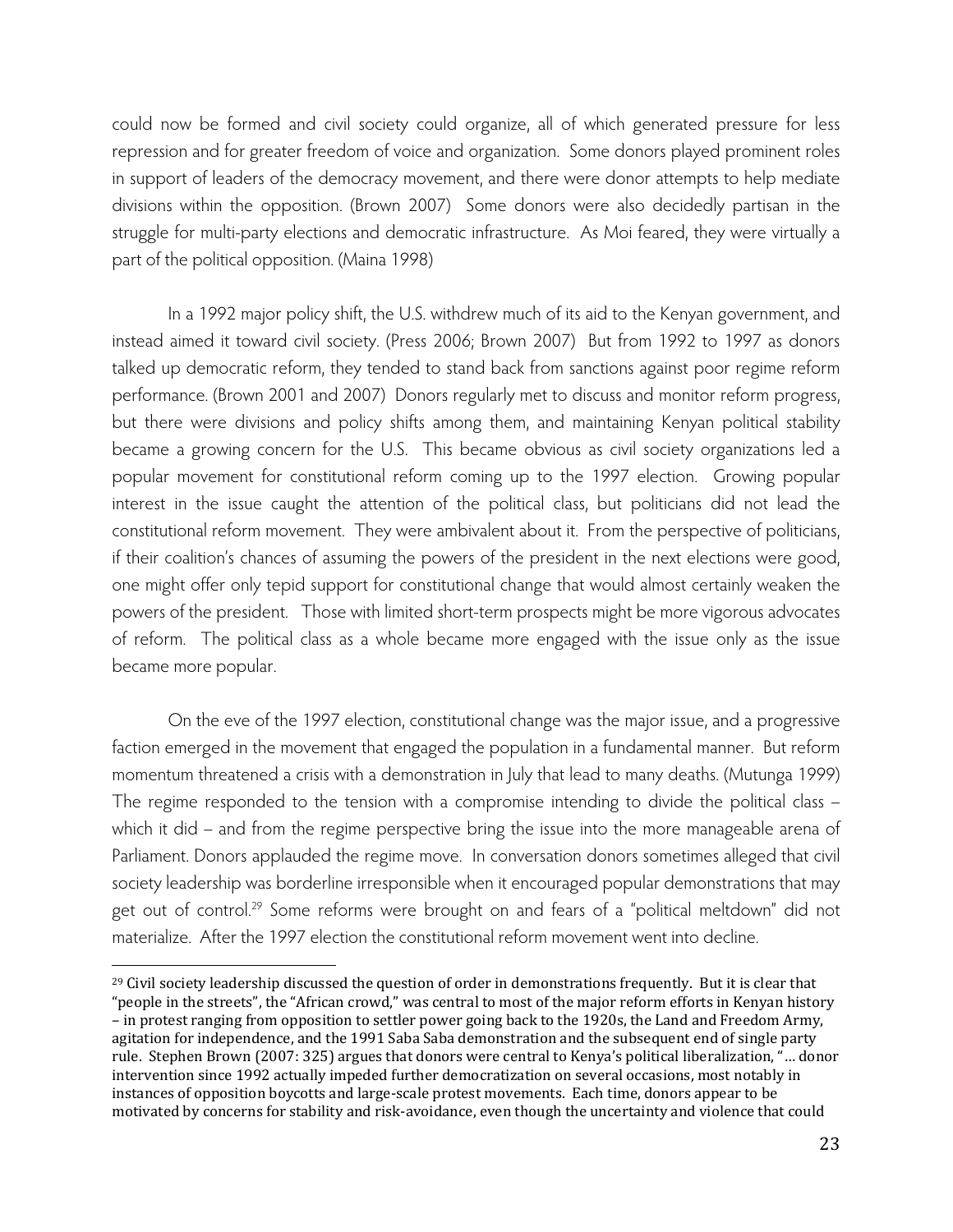Reforms through law and institutions – the KACC; anti-corruption initiatives; constitutional reform; neo-liberal economic policies; parliamentary autonomy from the executive, etc. – were crucial reforms for donors. Donors efforts were supported by most civil society leaders and organizations, virtually all of which – except for religious institutions – were dependent on donor funding.<sup>30</sup> But not all the laws and organizations functioned as expected. This was noted by Kenyans who wondered why presumably universal institutions "worked" elsewhere, but not in Kenya. Meanwhile the press revealed high-level corruption, but political class impunity remained firmly in place. (Mutua 2008; Wrong 2009) Where the new laws and institutions "worked", as with growing Parliamentary independence from the executive, new practices did not look like reform when parliamentarians voted themselves extraordinarily high salaries and benefits.<sup>31</sup> Thus while benefits accruing to the political class were expanded and were perhaps more widely distributed within that class than during the hyper-centralized pre-Kibaki era, material life benefits for the majority were hard to find. Perhaps because of the lack of improved material lives, and the obvious political "distance" between the state and citizens, the latter relied more on informal than on formal institutions. Formal institutions were less likely to have popular trust than informal institutions of religion or community. (Maina 1998) This finding is echoed by similar findings elsewhere in Africa. (Bratton 2007)

The reason Kenya's formal institution, backed and sometimes initiated by donors, did not work as expected – the reason accountability did not happen – was the fact that institutions and their leadership were not embedded among a reasonably united population. Reform lacked a mobilized national constituency. Neither the donors nor civil society organizations had a mass base, except periodically over the issue of constitutional reform. Donors were supportive of the reform in general but were not in a position to impose their will on the institutions that were supposed to impose accountability. But aid continued to flow to the regime despite accountability shortfalls. (Brown 2001 and 2007) And when popular momentum developed around constitutional reform, donors were uneasy with mobilization efforts and the potential emergence of broad popular movements over which they would have little control..

<u> 1989 - Andrea Santa Andrea Andrea Andrea Andrea Andrea Andrea Andrea Andrea Andrea Andrea Andrea Andrea Andr</u>

accompany more rapid and radical change can produce a more robust democracy." One cannot help but note that arguably the most important world event since the fall of the Berlin Wall, itself a product of crowds on streets, the 2011 revolt challenging Arab autocracies was created by crowds in the streets of Middle East towns and cities.

<sup>&</sup>lt;sup>30</sup> Sarah Micheal (2004) asks why African NGOs are less powerful than those in Asia and Latin America. She cites donor fund dependence as a major cause of weakness.

<sup>&</sup>lt;sup>31</sup> The first act of parliament in April 2003after the so-called reform election of 2002 was to raise the total package of MP remuneration to over \$89,000 per year. By 2008 parliament raised the total package to an eye‐popping \$157,000 per year, second in Africa only to Nigeria while ranking among the highest in the world. (Barkan and Matiangi 2000: 57)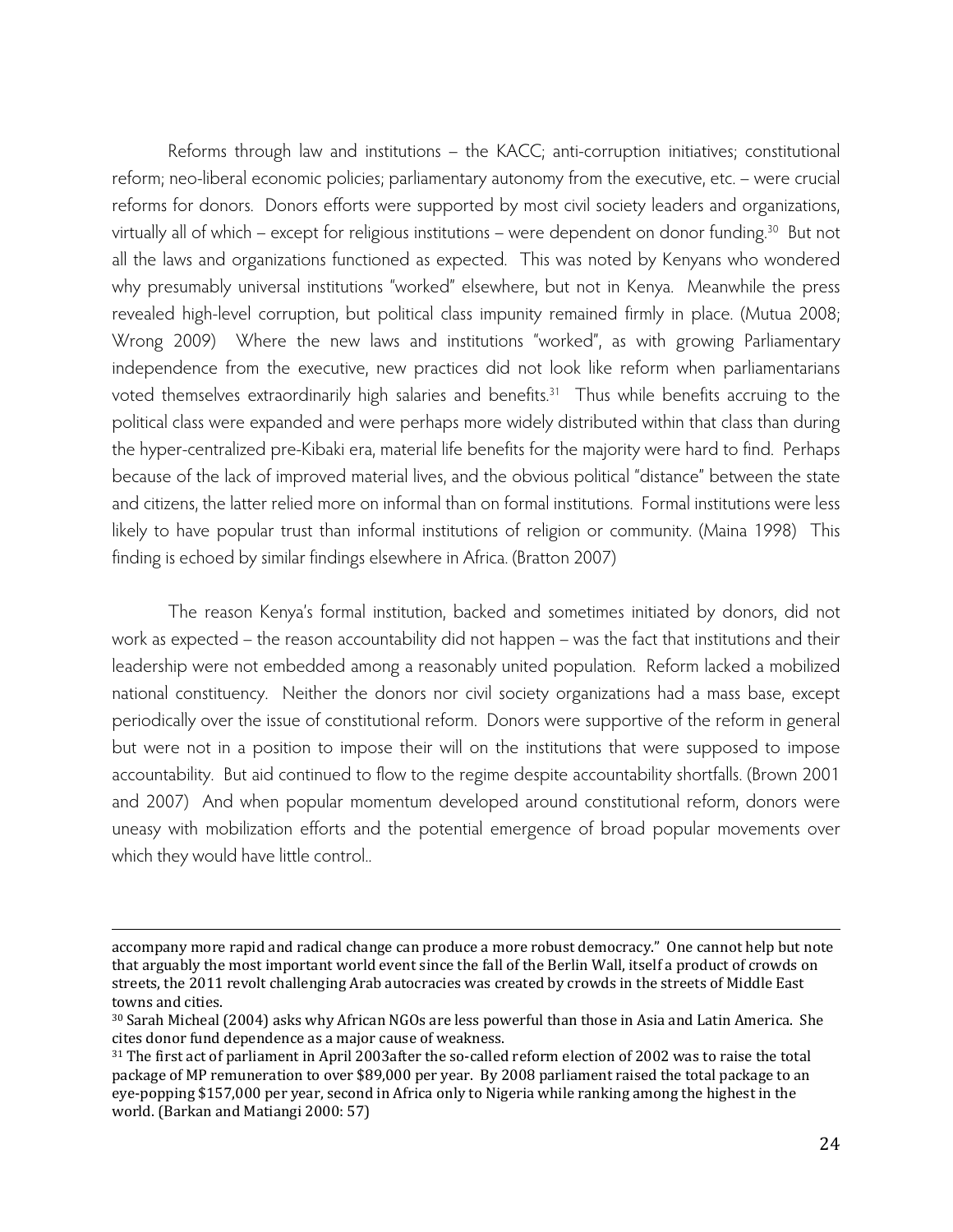#### **The Managerial Entrepreneurial Class**

The array of political forces is ever changing, and one element deserving more attention to their role in the transparency and accountability agendas is the MEC. They are interesting for several reasons. They are highly educated and skilled; they are not rooted in state employment; they are less likely than prior elites to accumulate wealth from the land; they are frequently employed in service provision; and they are less dependent on the state for contracts and advantage. (Gĩthĩnji & Holmquist, 2009) As an elite, or elite in the making, they "sit" in different places than their predecessors. Also, as their numbers expand they are likely to play a greater political role in the future.

Like civil society and the donors, this cadre's notion of political and institutional reforms was not based on a broad popular mobilization but an assumption that getting the right laws and properly trained people in place would result in both transparency and accountability. They would be happy to see corruption reigned in, but they were generally not engaged in a politics that might create the necessary national constituency to do so. Elements of this cadre were above ground leaders of the struggle to open up the authoritarian state. As we noted lawyers, churchmen, and some businessmen were particularly prominent, but the absence of popular organization and political parties was also evident – indeed it was inevitable given the regime repression of the time.

The Kibaki election in 2002 initiated optimism among the (MEC) parallel to that of their much fewer numbers soon after independence when government employment opportunities were abundant. Government employment opportunity was now minimal, but with Kibaki as a less micromanaging President who did not feel threatened by wealthy business people, many of them Gĩkuyũ, the class could move business agendas with greater freedom than they could under Moi. They could also pursue jobs in the media, finance and service sectors that opened up in the 1990s with the help of transparency reforms.

There were new political realities associated with "the popular" in the new millennium including what appeared to be an increasingly hostile poverty-stricken element that the broad middle class was uneasy with. Perhaps foremost among them was Mungiki, a social movement begun in the late 1980s by young Gĩkuyũ with a cultural critique of westernization. It,had a love hate relationship with President Moi, and later was a supporter of Moi's anointed heir – Uhuru Kenyatta, the son of the first president – prior to the 2002 election. Mungiki became more involved in extortion, offered muscle for hire by politicians and gained some political cover in the process, and it accrued real power in certain rural and urban locales. (Anderson 2002; Kagwanja 2006; Knighton 2009) The growth of Mungiki and other similar, if less sizeable, organizations meant that in the eyes of some in the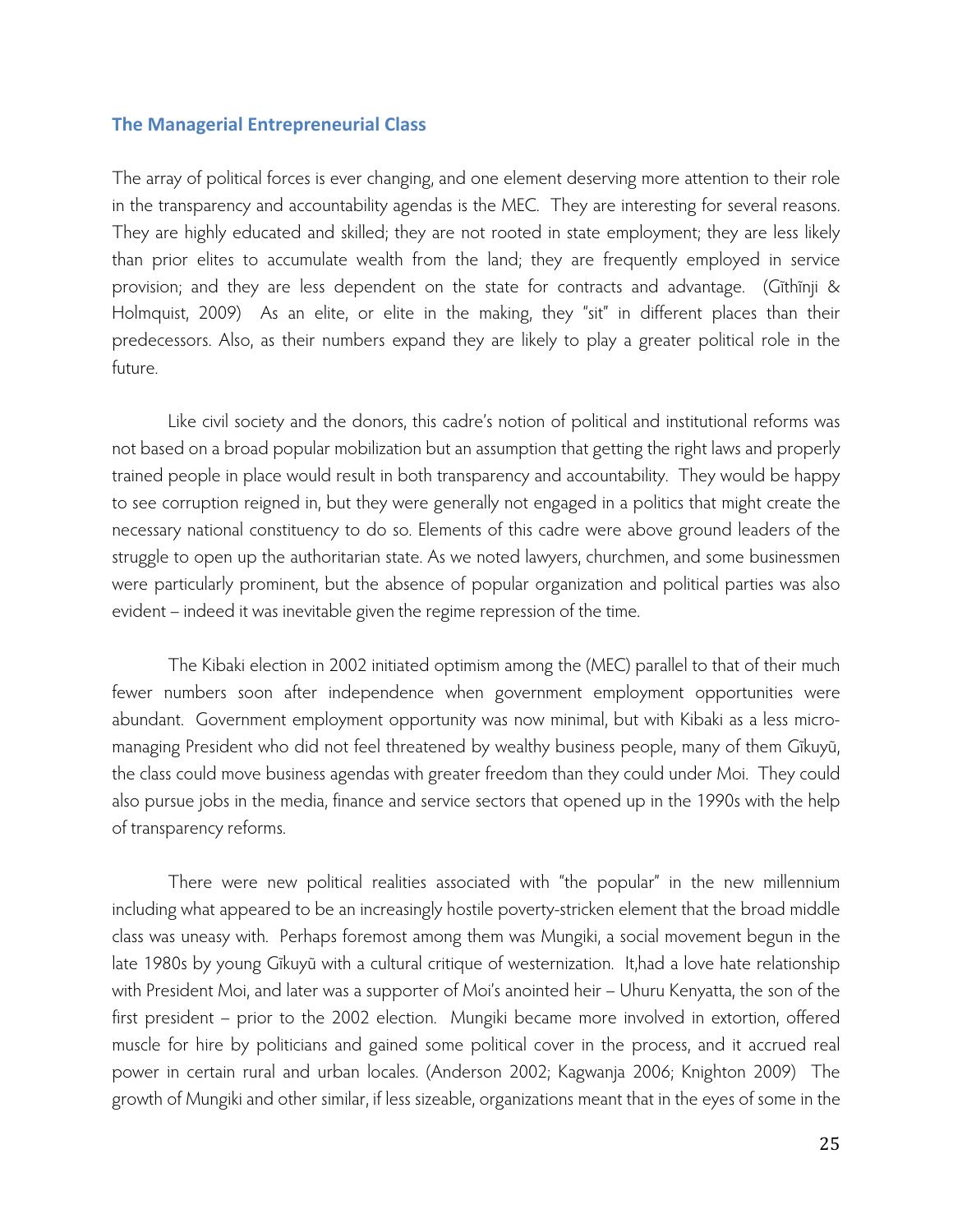middle class, the poor were fearful and out of control. Mungiki is an example of a counter-ideology to the "way things are," but it is also unprogrammatic, opportunist, and thuggish. Meanwhile the economic ideology of the donors, many in the regime, civil society and the MEC was neo-liberalism, although it was challenged by a minority in civil society and government. The point is that there was no ideological discourse that might turn the MEC, civil society, or the political class, to the political left and a politics addressed to the accountability agenda.

The combination of rights gains made in the 1990s, and a growing rapprochement between the state, civil society, and indeed the broad and optimistic MEC, meant that a popular politics of accountability would not necessarily find leaders from the class that led or supported the struggle for transparency. Transparency rights required frequent defensive action due to occasional attacks on them such as the attack one night on the Standard newspaper, as well as the post-election violence of early 2008. But, notable exceptions notwithstanding, the dam of crude state repression was breached, and with the relative success of the transparency agenda the value of a mobilized population was suddenly devalued in the eyes of the MEC and many other reformers. Rights won remain, to be sure, somewhat uncertain, but the defense of them does not require popular mobilization in advance, nor an extension of those rights into the realm of social welfare. Given the absence of Kenyan social movements making effective national claims of that sort – with the possible exception of the women's movement – or of political parties doing the same, advancing the accountability agenda will find it tough going. (Gĩthĩnji and Holmquist 2009)

#### **Conclusion**

While our analysis points to the failure of the reform agenda we note that the agenda partially fulfilled its goals by the imposition of transparency on the elites. This has led to some changes. For example, whereas the perpetrators of the Kenren fertilizer scandal under the Kenyatta regime got away scott free, many of those involved in the Goldenberg scandal of the 1990s have been named by a series of commissions, though none have been successfully prosecuted and no money was recovered. In the largest financial impropriety under President Kibaki, the Anglo-leasing Scandal, most of the money was returned, though no one has been prosecuted. This is no mean achievement, and may be a necessary foundation for an evolutionary process of building an accountable society. Our main aim has been to point out the necessity in a multi-party electoral framework to have a national constituency that provides pressure to hold elites accountable at the national level. It is only with advances toward creating a Kenyan nation that we can expect reforms of the type we have seen to lead to accountability.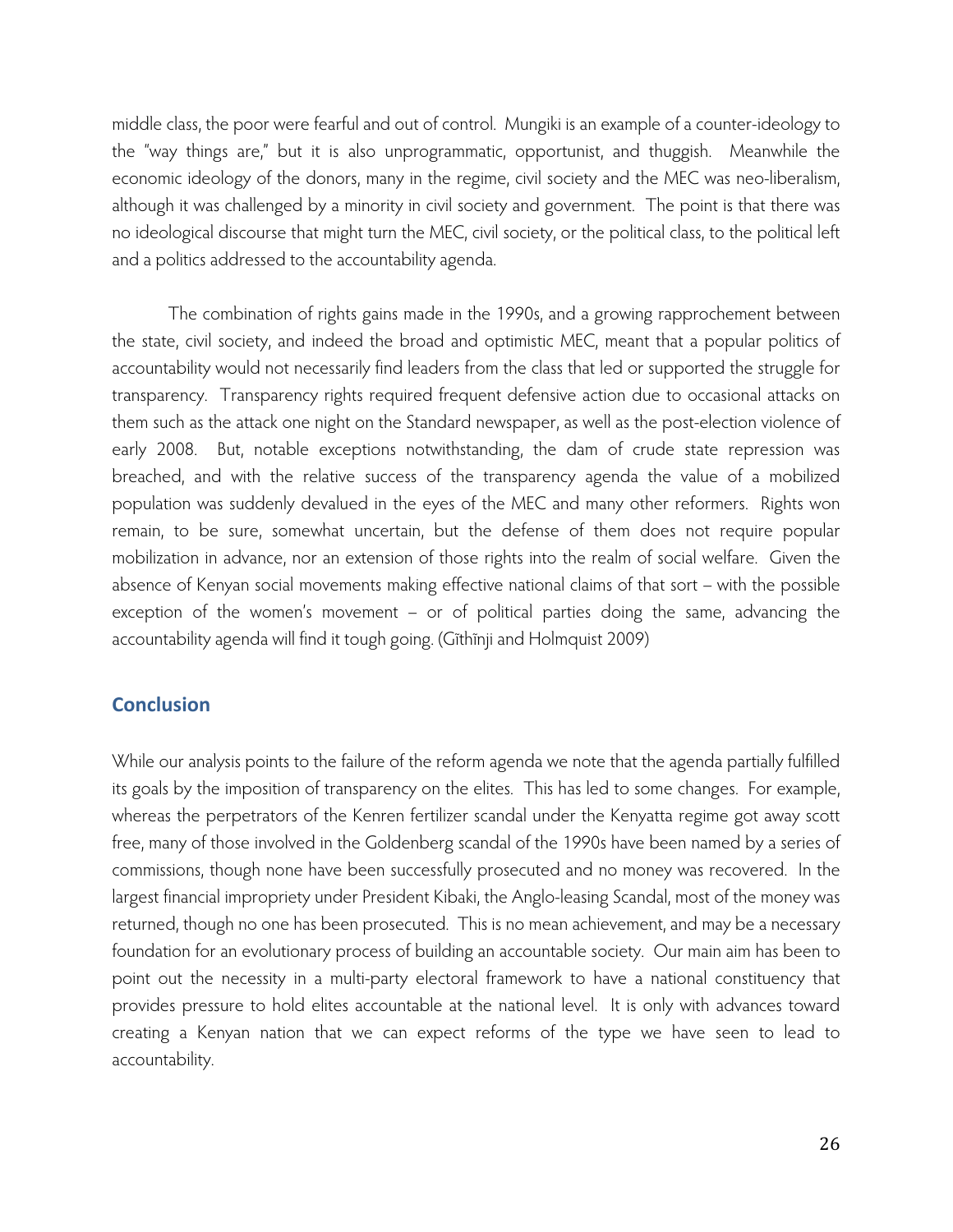Where does this leave us? We believe that central to this process of forming a nation is the creation of political and economic equity that then allows for political processes not to be defined by ethnicity but rather by political and economic identities. The process of the referendum for the new constitution and the new constitution itself is a good first step. We are of course aware that it could be derailed, but we are heartened by the fact that it has accomplished part of the task of diminishing the role of the presidency and increasing the resolution of problems between sectors of society not by presidential fiat, cajoling or bribing but rather through the court system. The recent climb down by the president in the appointment of a new Chief Justice, Attorney General, Director of Public Prosecutions and Controller of the Budget and prior to that the resignation of a number of ministers implicated in graft augurs well. The process of the referendum was also important because it was a national debate without the immediate control of government largess at stake - unlike elections – and therefore it engendered a deeper discussion of ideas rather personalities and ethnicities. It was the first step in creating national leaders who appealed to people on their ideas.

There are also two important demographic changes taking place. One is the burgeoning of a relatively better educated (compared to its predecessors) youth, who have started to push for a youth agenda which is based on their inability to get meaningful employment, rather than an ethnic division of spoils that may come from holding power. Where this will lead we cannot predict<sup>32</sup> but it is an incipient social force that is constructing itself around material concerns first and foremost. At the other end of the demographic spectrum is the retirement of educated and experienced individuals to their rural homes. Because of the relatively early retirement age until recently (55 years), this cadre are still active and represent an influx of human capital into the rural areas. This means that rural institutions ad counties will have access to a level of human capital that they previously did not, and no longer will the political elite be the sole conduits of information and expertise in these areas.

The devolution of some power and spending to the counties as envisaged in the new constitution may also engender more accountability. We argued earlier that at the local level elections in most eras have been very highly competitive and those who have not delivered have in most instances lost their seats. The counties may come to be the space in which this kind of accountability is practiced. There are of course questions about whether the counties just decentralize corruption. We argue that while this is of course a possibility, because any money that is lost at the local level will be less money for tangible local projects there is a decent chance that the electorate will hold local officials accountable. We must note here that part of the reason why corruption at the national level is pervasive is the fact that the national level is distant from the population and losses of funds there (especially if they are pocketed by one of your own - who is then

<sup>&</sup>lt;sup>32</sup> Politicians such as Uhuru Kenyatta and William Ruto have tried to position themselves at the front of this movement as has the son of the president and the brother of Kibaki's first vice president Kijana Wamalwa.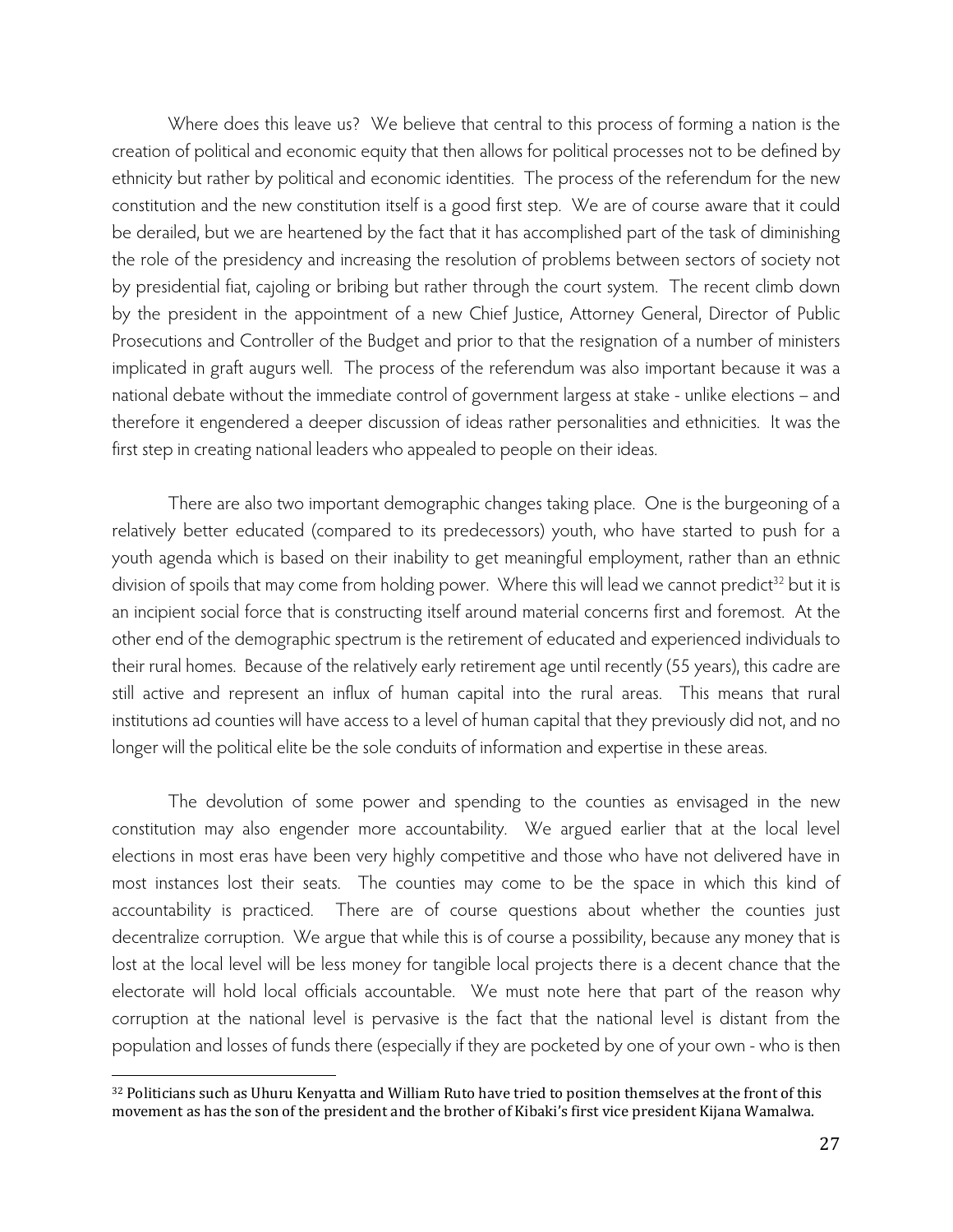expected to deliver locally) do not seem to directly affect what local projects get from central government. The funding of local projects is much more a function of your local leader's ability to extract concessions from the center. In many ways this perceived distance from the central government and the implication of corruption there is akin to the fact that in the U.S.A the population and politicians claim to be against earmarks in budgets except of course for those in their own constituencies. The county level devolution may also diminish the role of ethnicity as it occurs both with the diminishing of the role of the executive and the ability of the executive to hand out goodies, and the provision of substantial sums based on a fixed formula to the counties. Management of resources rather than ability to fight over the pie will become more important in this context. Further, because in many counties the near homogeneity by ethnicity will mean in elections at the local level it will be off the table<sup>33</sup>, this will give space for potential of a local politics of ideas and service delivery to take place. If the national politics builds on this expansion into the politics of ideas then ethnicity will be diminished at that level as well.

With the exception of the one party era, political parties have been unable to hold their members of parliament (MPs) accountable. This is because MPs could always join or even create another party as an electoral vehicle at the next elections. The new rules governing political parties and MPs make this more difficult. This means that parties are likely to become more stable and over time this may allow for the emergence of parties of ideas, as their role simply as an electoral vehicle is diminished.

At the economic level steps must be taken to create a more inclusive national economy. If particular citizens do not have access to the national dream then they will be less inclined to feel as part of the nation and the constituency for accountability. The challenge here is large. With Kenya being one of the most unequal countries in the world (Gĩthĩnji 2010) and the vast majority of people being in the rural areas the issue of land distribution and the past malpractices in acquisition of land will be central. In the urban areas nothing less than a transformation of the Jua Kali (so-called informal) sector, from a reserve sector where individuals bide their time waiting for formal sector employment, to a highly productive and decent employment sector will suffice.

We end by returning to the quote of Murat Belge at the beginning. "To set up a state is easy, but to create a nation is extremely difficult. We are still suffering the consequences" The reforms of the 1990s in Kenya were a process of state building. For accountability to reign and the suffering to stop Kenyans must go beyond the creating the state and create the nation.

<sup>&</sup>lt;sup>33</sup> We are of course aware that a politics of sub ethnicity and clan may be or become quite dynamic.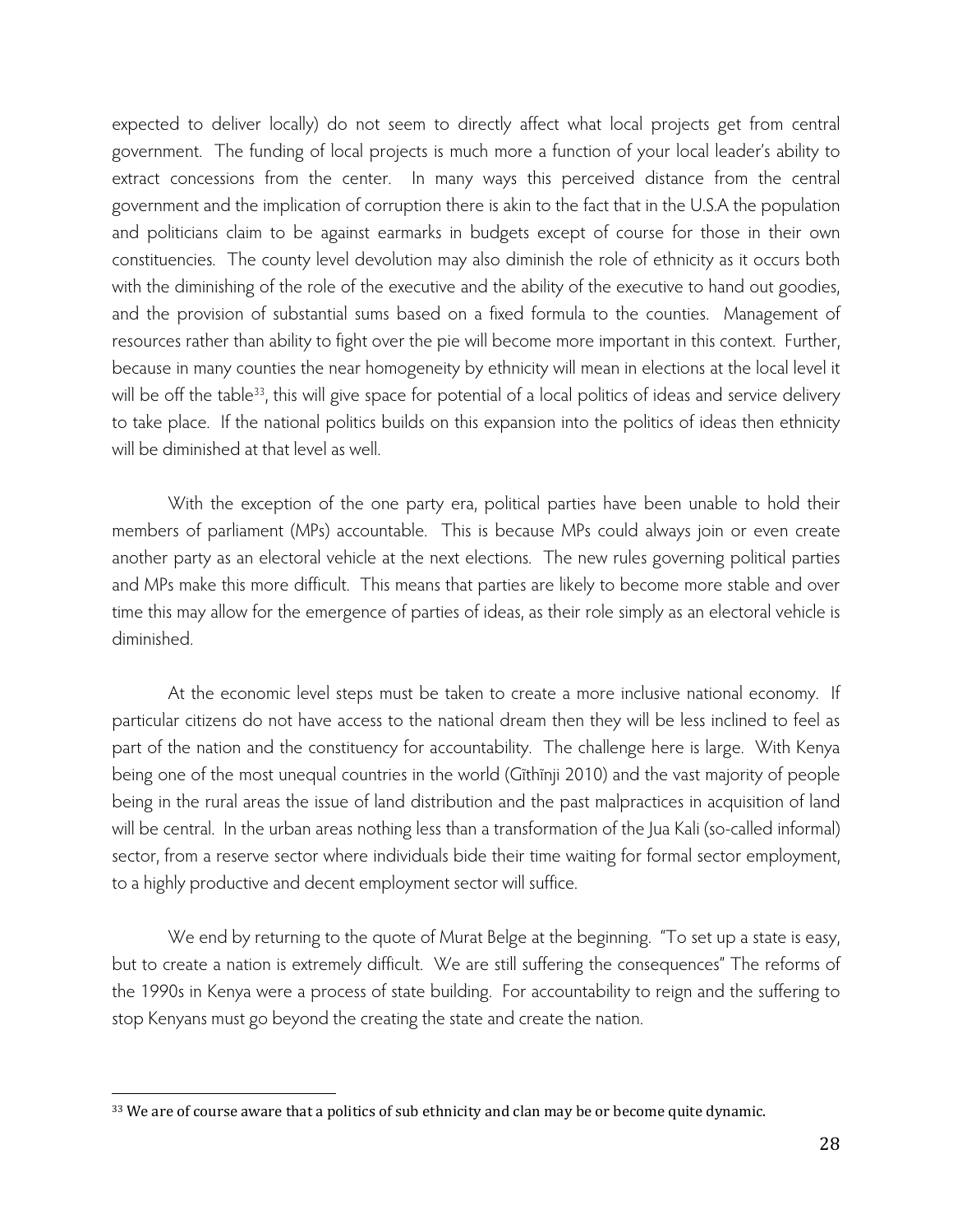#### **Bibliography**

- Amutabi, Maurice N. 2002. "Crisis and Student Protest in Universities in Kenya." African Studies Review 45 (2): 157-178.
- Anderson, David. 2002. "Vigilantes, Violence and the Politics of Public Order." African Affairs 101 (405): 531-555.
- Anderson, David. 2005. Histories of the Hanged. New York: W.W. Norton and Co.
- Bachman, Jan, and Jana Honke. 2010. "'Peace and Security' as Counterterrorism? The Political Effects of Liberal Interventions." African Affairs 109 (434): 97-114.
- Barkan, Joel D., and Fred Matiangi. 2009. "Kenya's Tortuous Path to Successful Legislative Development." In Legislative Power in Emerging African Democracies, ed. Joel D. Barkan. Boulder: Lynne Rienner.
- Bodewes, Christine. 2010. "Civil Society and the Consolidation of Democracy in Kenya: An Analysis of a Catholic Parish's Efforts in Kibera Slum." Journal of Modern African Studies 48 (4): 547-571.
- Boone, Catherine. 2007. "Africa's New Territorial Politics: Regionalism and the Open Economy in Cote d'Ivoire." African Studies Review 50 (1): 59-81.
- Branch, Daniel. 2009. Defeating Mau Mau, Creating Kenya: Counterinsurgency, Civil War, and Decolonization. New York: Cambridge University Press.
- Branch, Daniel and Nic Cheeseman. 2006. "The Politics of Control in Kenya: Understanding the Bureaucratic-executive State, 1952-78." Review of African Political Economy 107:11-31.
- Branch, Daniel, and Nic Cheeseman. 2010. "Conclusion: The Failure of Nation-building and the Kenya Crisis." In Our Turn to Eat: Politics in Kenya Since 1950, ed. Daniel Branch, Nic Cheeseman and Leigh Gardner. Berlin: Lit Verlag, 2010.
- Brass, Jennifer. 2010. Surrogates for Government: NGOs and the State in Kenya. PhD. Dissertation, University of California, Berkeley.
- Bratton, Michael . 2007. "Formal Versus Informal Institutions in Africa." Journal of Democracy 18 (3): 96-110.
- Brown, Stephen. 2001. "Authoritarian Leaders and Multiparty Elections in Africa: How Foreign Donors Help to Keep Kenya's Daniel arap Moi in Power." Third World Quarterly 22 (5): 725-739.
- Brown, Stephen. 2007. "From Demiurge to Midwife: Changing Donor Roles in Kenya's Democratisation Process." In Kenya: The Struggle for Democracy, ed. Godwin R. Murunga and Shadrack W. Nasong'o. New York: Zed Books.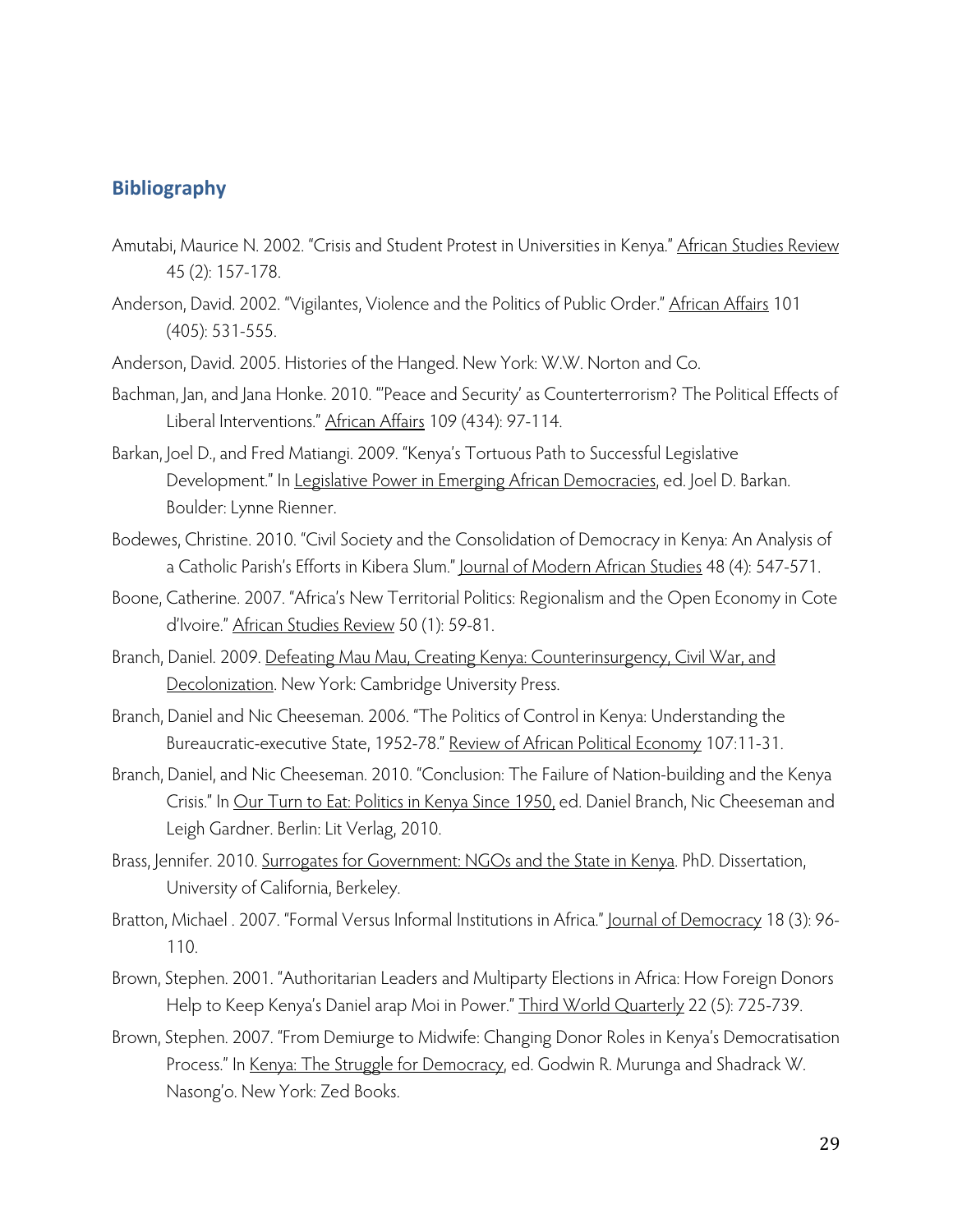- Bryceson, Deborah Fahy. 2000. "African Peasants' Centrality and Marginality: Rural Labour Transformations." In Disappearing Peasantries? Rural Labour in Africa, Asia and Latin America, ed. Deborah Fahy Bryceson, Cristobal Kay and Jos Mooij. London: Intermediate Technology Publications.
- Chege, Michael. 1987. "The State and Labour in Kenya." In Popular Struggles for Democracy in Africa, ed. Peter Anyang' Nyong'o. London: Zed Books, 1987.
- Elishcher, Sebastian. 2010. "Political Parties, Elections and Ethnicity in Kenya." In Our Turn to Eat: Politics in Kenya Since 1950, ed. Daniel Branch, Nic Cheeseman and Leigh Gardner. Berlin: Lit Verlag.
- Furedi, Fred. 1973. "The African Crowd in Nairobi: Popular Movements and Elite Politics." <u>Journal of</u> African History 14 (2): 275-290.
- Geschiere, Peter. 2009. The Perils of Belonging: Autochtony, Citizenship, and Exclusion in Africa and Europe. Chicago: University of Chicago Press.
- Gĩthĩnji,, Mwangi wa. 2000. Ten Millionaires and Ten Million Beggars: A study of income distribution and development in Kenya. Burlington, Vt.: Aldershot.
- Gĩthĩnji, Mwangi wa. 2010. "Growing Unequally: An audit of the impact of Kenya's Vision 2030 growth on equality." In Kenya's Vision 2030: An Audit from an Income and Gender Inequalities Perspective. Nairobi: Society for International Development.
- Gĩthĩnji, Mwangi wa, and Stephen Cullenberg. 2003. "Deconstructing the Peasantry: Class and Development in Rural Kenya." Critical Sociology 29 (1): 67-88.
- Gĩthĩnji, Mwangi wa, Stephen Cullenberg and Anjan Chakrabarti. 2006. "Class Transition in the Age of Globalization: Uneven Development in Rural India and Kenya." In Egalitarian Development in the Era of Globalization, ed. Robert Pollin. Northampton, MA: Edward Elgar Press.
- Gĩthĩnji, Mwangi wa and Frank Holmquist. 2008. "Kenya's Hopes and Impediments: The Anatomy of a Crisis of Exclusion." <u>Journal of Eastern African Studies</u> 2 (2): 344-358.
- Gĩthĩnji,, Mwangi wa and Frank Holmquist. 2009. "The Default Politics of Ethnicity in Kenya." Brown Journal of World Affairs 16 (1): 101-117.
- Gyimah-Boadi, E. 2004. "Civil Society and Democratic Development." In Democratic Reform in Africa: The Quality of Progress, ed. E. Gyimah-Boadi. Boulder: Lynne Rienner.

Holmquist, Frank. 1984. "Self-help: The State and Peasant Leverage in Kenya." Africa 54 (3):72-91.

- Holmquist, Frank. 2002. "Business and Politics in Kenya in the 1990s." Occasional Paper, Centre of African Studies, University of Copenhagen.
- Kagwanja, Peter Mwangi. 2006. "'Power to Uhuru': Youth Identity and Generational Politics in Kenya's 2002 Election." African Affairs 105 (418): 51-75.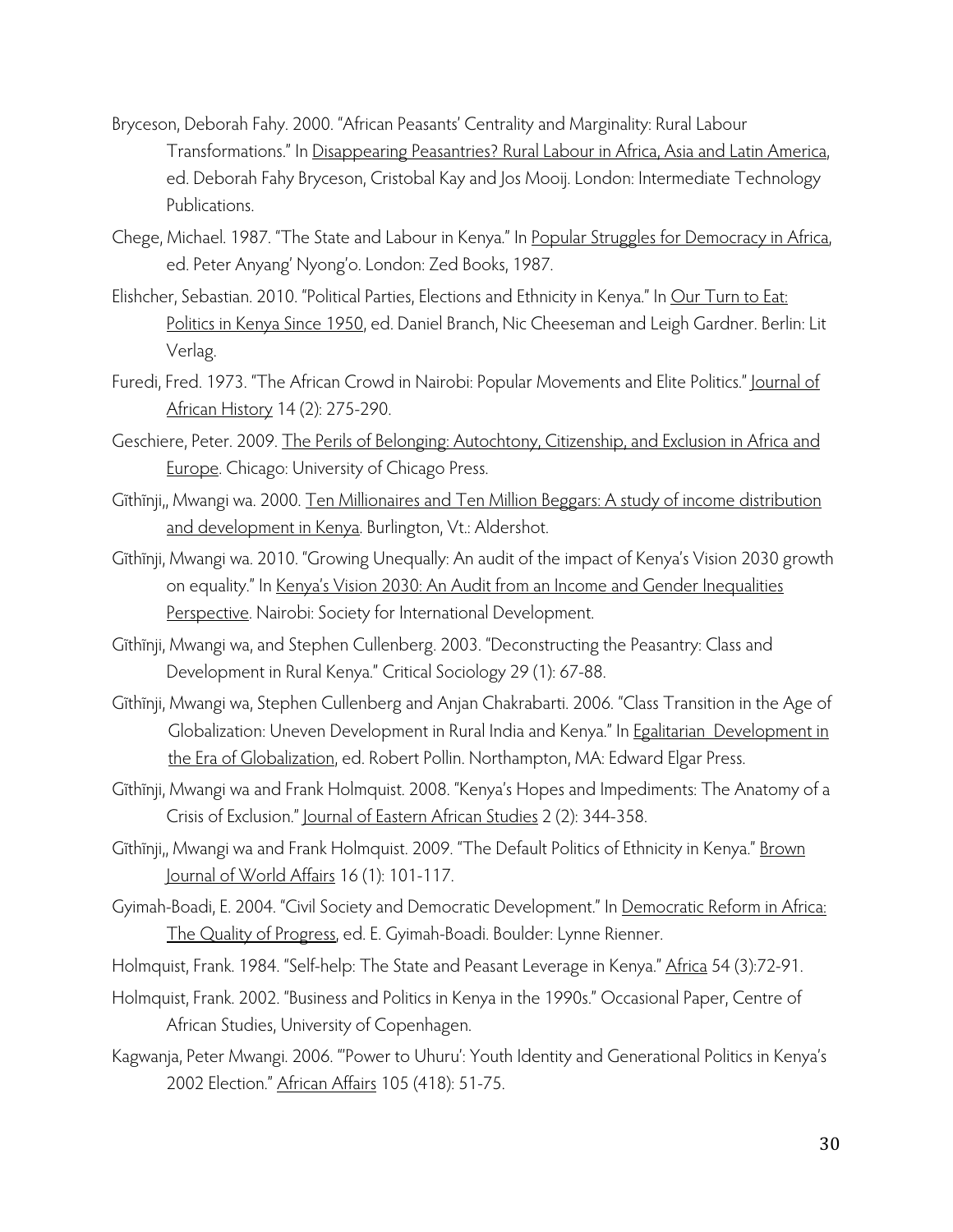- Kanyinga, Karuti. 2006. "Ethnicity, Inequality and Public Sector Governance in Kenya." In *Ethnic* Inequalities and Public Sector Governance, ed. Yusuf Bangura. New York: Palgrave Macmillan.
- Kanyinga, Karuti. 2009. "Contradictions in Neoliberalism: Donors, Human Rights NGOs, and Governance in Kenya." In Human Rights NGOs in East Africa: Political and Normative Tensions, ed. Makau Mutua. Philadelphia: University of Pennsylvania Press.
- Kanyinga, Karuti and Musambayi Katumanga. 2003. "Citizenship and Rights: The Failures of the Post-Colonial State in Africa." Africa Development 27 (1&2): 153-172.
- Kanyinga, Karuti, Duncan Okello and Akoko Akech. 2010. "Contradictions of Transition to Democracy in Fragmented Societies: The Kenya 2007 General Elections in Perspective." In Tensions and Reversals in Democratic Transitions: The Kenya 2007 General Elections, ed. Karuti Kanyinga and Duncan Okello. Nairobi: Society for International Development and the Institute for Development Studies, University of Nairobi, 2010.
- Katumanga, Musambayi. 2010a. "'A City under Siege': Formalised Banditry and Deconstruction of Modes of Accumulation in Nairobi, 1991-2004." In Nairobi Today: The Paradox of a Fragmented City, ed. Helene Charton-Bigot and Deyssi Rodriguez-Torres. Dar es Salaam: Mkuki na Nyota Publishers Ltd.
- Katumanga, Musambayi. 2010b. "Militarized Spaces and the Post-2007 Electoral Violence." In Tensions and Reversals in Democratic Transitions: The Kenya 2007 General Elections, ed. Karuti Kanyinga and Duncan Okello. Nairobi: Society for International Development and the Institute for Development Studies, University of Nairobi.
- Kelsall, Tim. 2005. "History, Identity and Collective Action: Difficulties of Accountability." In The African Exception, ed. Ulf Engel and Gorm Rye Olsen. Burlington, Vt.: Ashgate.
- Kimari, Wangui, and Jacob Rasmussen. 2010. "'Setting the Agenda for Our Leaders from Under a Tree': The People's Parliament in Nairobi." Nokoko 1: 131-159.
- Klopp, Jacqueline M., and Janai R. Orina. 2002. "University Crisis and Student Activism in Kenya." African Studies Review, 45 (1): 43-76.
- Knighton, Ben. 2009a. "Muingiki Madness." In Religion and Politics in Kenya: Essays in Honor of a Meddlesome Priest, ed. Ben Knighton. New York: Palgrave Macmillan.
- Knighton, Ben, ed. 2009b. Religion and Politics in Kenya: Essays in Honor of a Meddlesome Priest. New York: Palgrave Macmillan.
- Knighton, Ben. 2010. "Going for cai at Gatundu: Reversion to a Kikuyu Ethnic Past or Building a Kenyan National Future." In Our Turn to Eat: Politics in Kenya Since 1950, ed. Daniel Branch, Nic Cheeseman and Leigh Gardner. Berlin: Lit Verlag.
- Lindberg, Staffan I. 2006. "The Surprising Significance of African Elections." Journal of Democracy 17 (1): 139-151.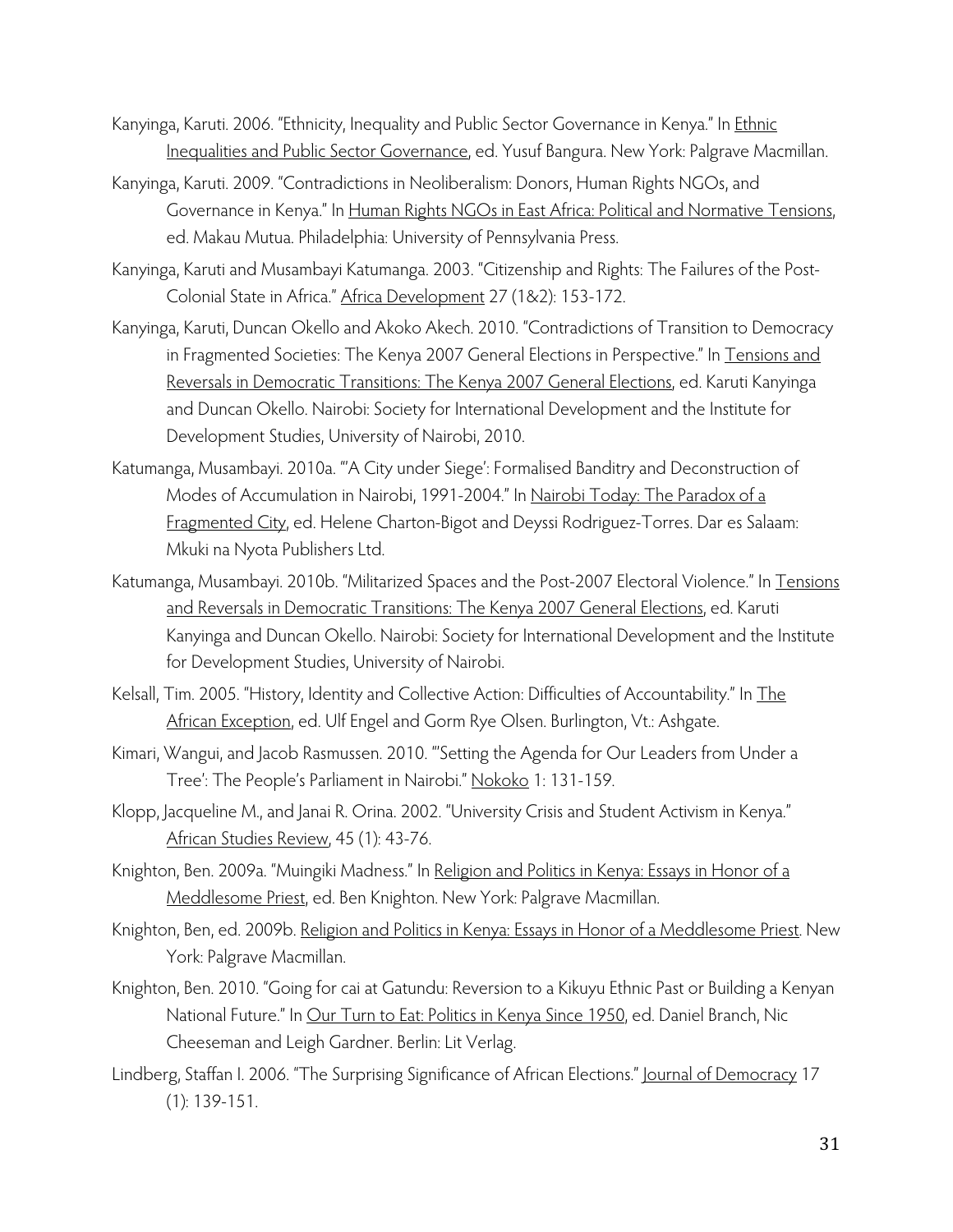- Lindberg, Staffan I. 2010. "What Accountability Pressures Do MPs in Africa Face and How Do They Respond? Evidence from Ghana." <u>Journal of Modern African Studies</u> 48 (1).
- Maina, Wachira. 1998. "Kenya: The State, Donors and the Politics of Democratization." In Civil Society and the Aid Industry, ed. Alison Van Rooy. London: Earthscan, 1998.
- Mbembe, Achille. 2000. "At the Edge of the World: Boundaries, Territoriality, and Sovereignty in Africa." Public Culture 12: 259-284.
- Michael, Sarah. 2004. Undermining Development: The Absence of Power Among Local NGOs in Africa. Bloomington: Indiana Unversity Press.
- Mueller, Susanne. 2008. "The Political Economy of Kenya's Crisis." Journal of Eastern African Studies 2 (2):185-210.
- Mueller, Susanne. 2010. "Government and Opposition in Kenya, 1966-69." Our Turn to Eat: Politics in Kenya Since 1950, ed. Daniel Branch, Nic Cheeseman and Leigh Gardner. Berlin: Lit Verlag.
- Mueller, Susanne. 2011. "Dying to Win: Elections, Political Violence, and Institutional Decay in Kenya." Journal of Contemporary African Studies 29 (1): 99-117.
- Mungai, Mbugua wa, and George Gona, eds. 2010. (Re)membering Kenya. Vol. 1: Identity, Culture and Freedom. Nairobi: Twaweza Communications Ltd.
- Mutua, Makau. 2008. Kenya's Quest for Democracy: Taming Leviathan. Boulder: Lynne Rienner Publishers.
- Mutua, Makau. 2009a. "Human Rights NGOs in East Africa: Defining the Challenges." In Human Rights NGOs in East Africa: Political and Normative Tensions, ed. Makau Mutua. Philadelphia: University of Pennsylvania Press.
- Mutua, Makau. 2009b. "Introduction." In Human Rights NGOs in East Africa: Political and Normative Tensions, ed. Makau Mutua. Philadelphia: University of Pennsylvania.
- Mutunga, Willy. 1999. Constitution-making from the Middle: Civil Society and Transition Politics in Kenya, 1992-1997. Nairobi: SAREAT.
- Nasong'o, Shadrack Wanjala. 2005. Contending Political Paradigms in Africa: Rationality and the Politics of Democratization in Kenya and Zambia. New York: Routledge.
- Nasong'o, Shadrack Wanjala. 2007. "Negotiating New Rules of the Game: Social Movements, Civil Society and the Kenyan Transition." In Kenya: The Struggle for Democracy, ed. Godwin R. Murunga and Shadrack Wanjala Nasong'o. New York: Zed Books.
- Ndegwa, Stephen. 1996. The Two Faces of Civil Society: NGOs and Politics in Africa. West Hartford: Kumarian Press.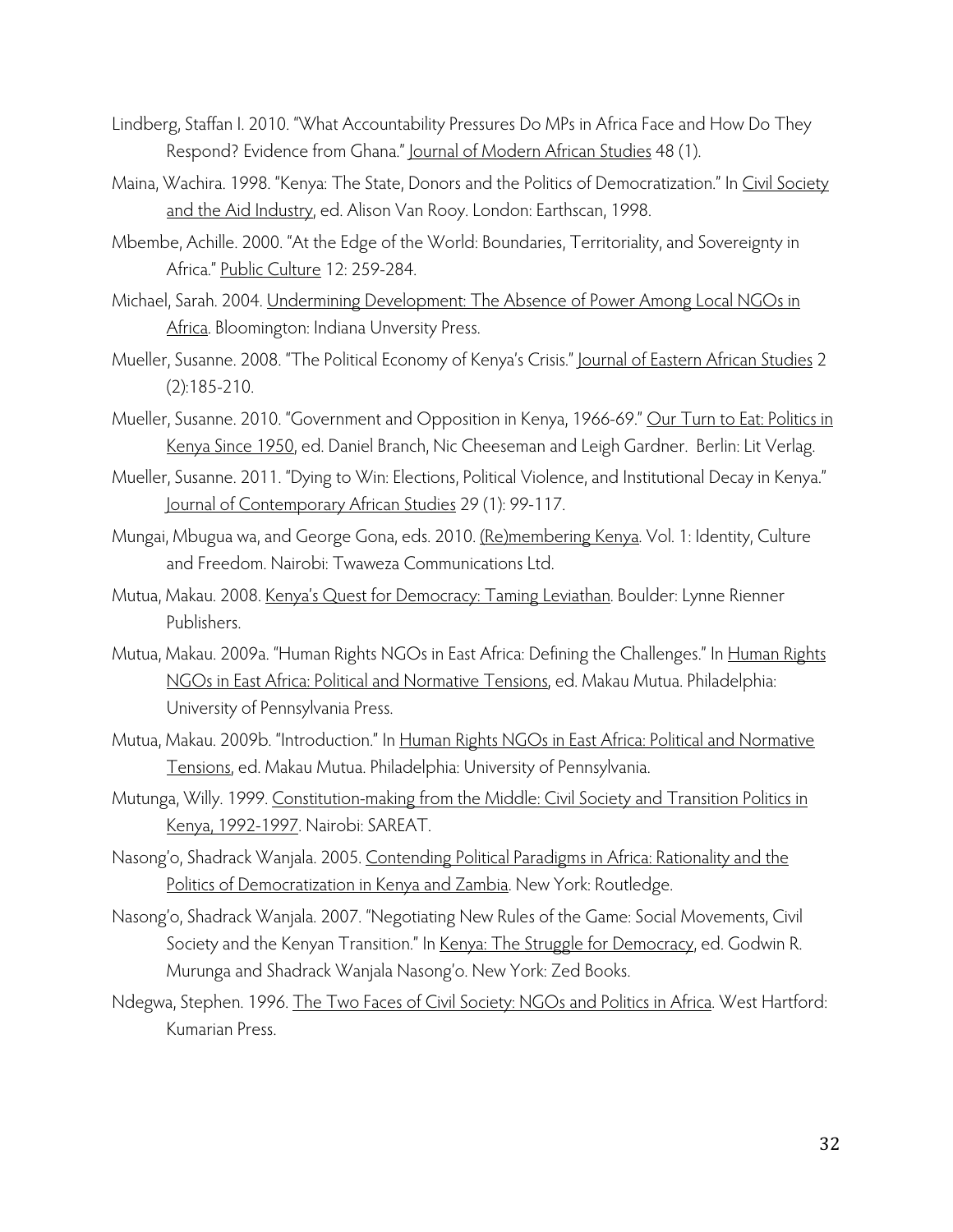- Ngunyi, Mutahi G. 1996. "Building Democracy in a Polarised Civil Society: The Transition to Multi-Party Democracy in Kenya." In Law and the Struggle for Democracy in East Africa, ed. Joseph Oloka-Onyango, Kivutha Kibwana and Chris Maina Peter. Nairobi: Claripress, 1996.
- Nyong'o, P. A. 1989. "State and Society in Kenya: The Disintegration of the Nationalist Coalition and the Rise of Presidential Authoritarianism, 1963-78." African Affairs 88 (351): 229-251.
- Okoth-Ogendo, H.W.O. 1972. "The Politics of Constitutional Change in Kenya since Independence, 1963-69." African Affairs 71 (282): 9-34.
- Oloo, Adams. 2007. "The Contemporary Opposition in Kenya: Between Internal Traits and State Manipulation." In Kenya: The Struggle for Democracy, ed. Godwin R. Murunga and Shadrack Wanjala Nasong'o. New York: Zed Books, 2007.
- Oloo, Adams. 2010. "Party Mobilization and Membership: Old and New Identities in Kenyan Politics." In Tensions and Reversals in Democratic Transitions: The Kenya 2007 General Elections, ed. Karuti Kanyinga and Duncan Okello. Nairobi: Society for International Development and Institute for Development Studies.
- Orvis, Stephen. "Kenyan Civil Society: Bridging the Urban-Rural Divide?," <u>Journal of Modern African</u> Studies 41 (2): 247-268.
- Press, Robert M. 2008. Peaceful Resistance: Advancing Human Rights and Democratic Freedoms. Burlingon, Vt.: Ashgate.
- Republic of Kenya. 2008. The Commission of Inquiry into the Post-Election Violence. Nairobi: Government Printer.
- Sabar, Galia. 2002. Church, State and Society in Kenya: From Mediation to Opposition 1963-1993. London: Frank Cass and Co.
- Sandbrook, Richard. 1975. Proletarians and African Capitalism: The Kenyan Case 1962-70. New York: Cambridge University Press.
- Transparency International, Kenya. 2001. "Harambee: Pooling Together or Pulling Apart." Nairobi: Transparency International, Kenya.
- Throup, David and Charles Hornsby. 1998. Multi-party Politics in Kenya. Oxford: James Currey Ltd..
- Wrong, Michela. 2009. It's Our Turn to Eat: The Story of a Kenyan Whistle Blower. London: Fourth Estate.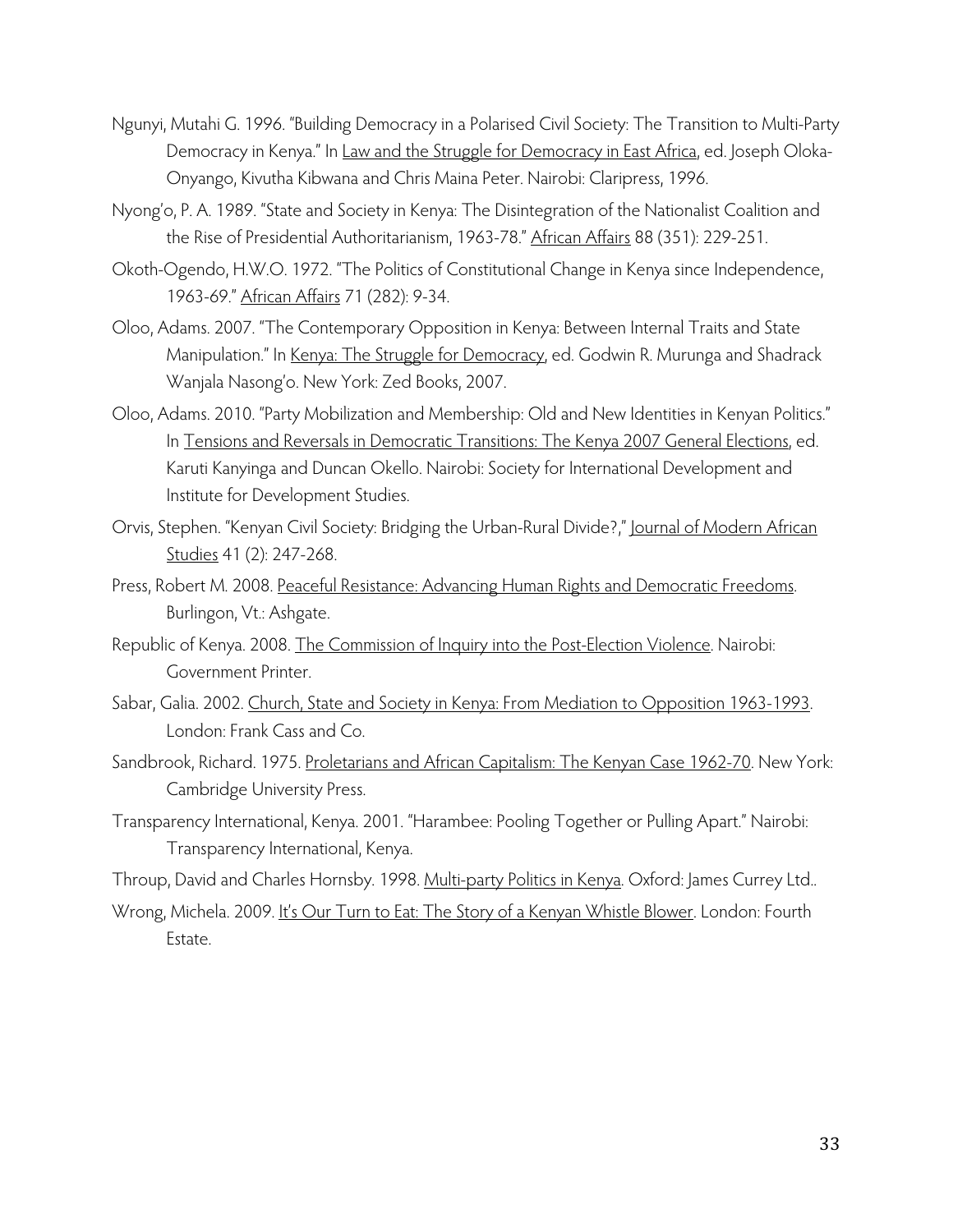**Appendix Charts and Figures**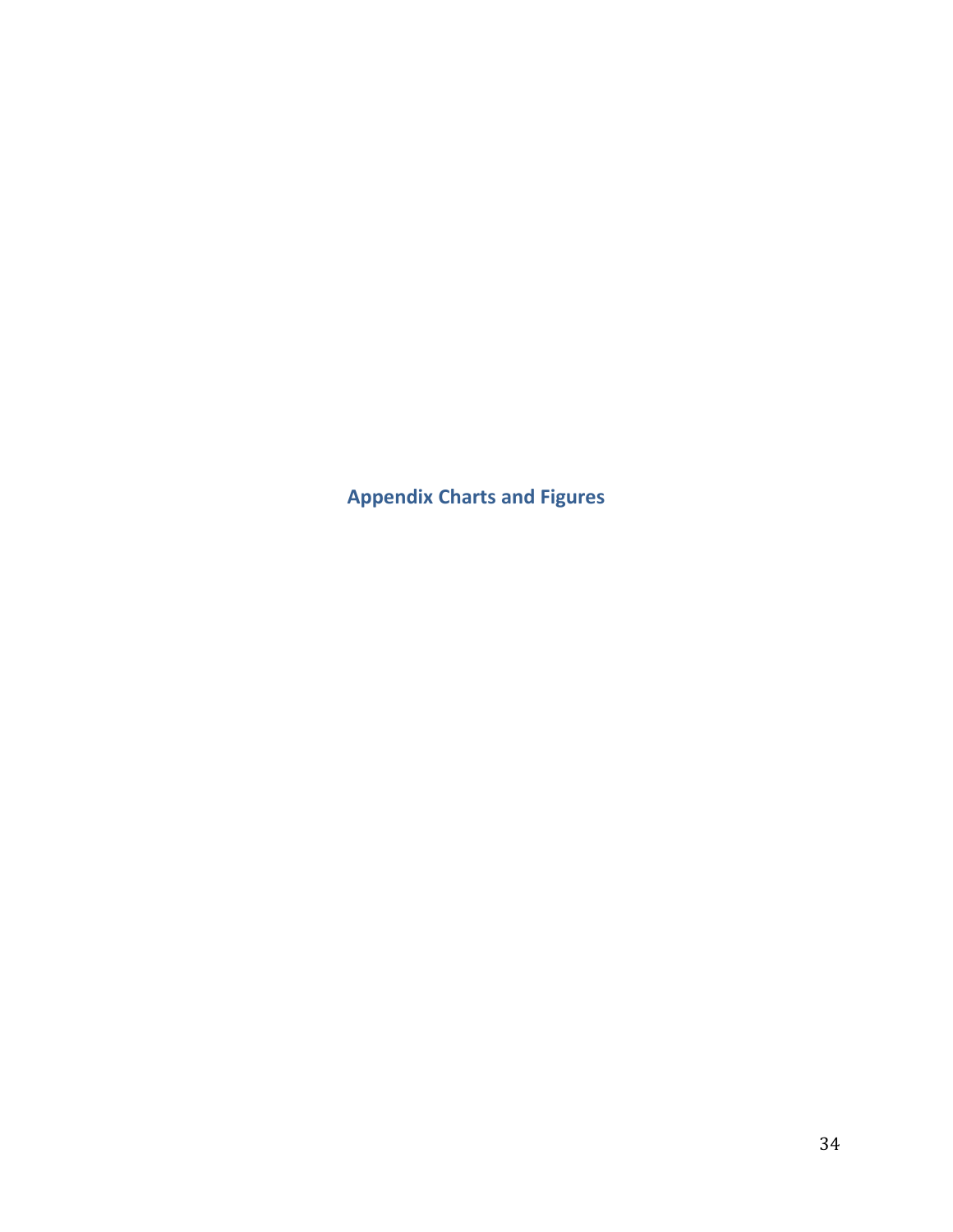#### **Appendix Chart 1**



Source: World Development Indicators Database, World Bank